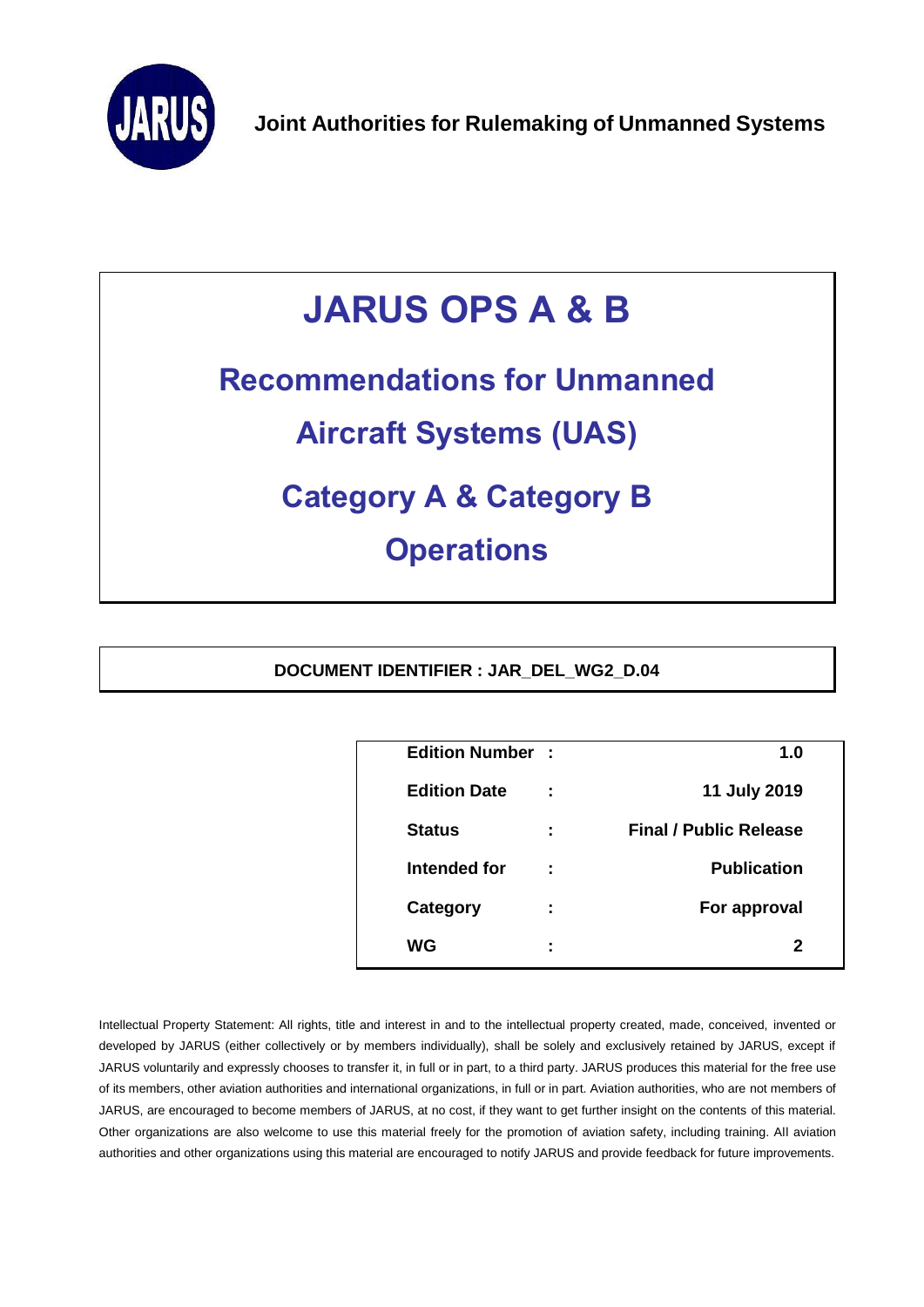### **DOCUMENT CHARACTERISTICS**

<span id="page-1-0"></span>

| <b>TITLE</b>                                                                                                                                                                                                                                                                                                                                                                                                                                                                                                                                                                                                                                            |                                                              |                 |                                |  |                                  |   |  |
|---------------------------------------------------------------------------------------------------------------------------------------------------------------------------------------------------------------------------------------------------------------------------------------------------------------------------------------------------------------------------------------------------------------------------------------------------------------------------------------------------------------------------------------------------------------------------------------------------------------------------------------------------------|--------------------------------------------------------------|-----------------|--------------------------------|--|----------------------------------|---|--|
| <b>JARUS OPS Categories A &amp; B</b>                                                                                                                                                                                                                                                                                                                                                                                                                                                                                                                                                                                                                   |                                                              |                 |                                |  |                                  |   |  |
|                                                                                                                                                                                                                                                                                                                                                                                                                                                                                                                                                                                                                                                         | Recommended requirements for UAS Category A and B Operations |                 |                                |  |                                  |   |  |
|                                                                                                                                                                                                                                                                                                                                                                                                                                                                                                                                                                                                                                                         |                                                              |                 | <b>Publications Reference:</b> |  | JAR doc 14 CAT A B               |   |  |
|                                                                                                                                                                                                                                                                                                                                                                                                                                                                                                                                                                                                                                                         |                                                              |                 | <b>ID Number:</b>              |  | D.4                              |   |  |
| <b>Document Identifier</b>                                                                                                                                                                                                                                                                                                                                                                                                                                                                                                                                                                                                                              |                                                              |                 | <b>Edition Number:</b>         |  | 1.0                              |   |  |
| JAR_DEL_WG2_D4_OPS_Cat_A&B                                                                                                                                                                                                                                                                                                                                                                                                                                                                                                                                                                                                                              |                                                              |                 | <b>Edition Date:</b>           |  | 11.07.2019                       |   |  |
|                                                                                                                                                                                                                                                                                                                                                                                                                                                                                                                                                                                                                                                         |                                                              | <b>Abstract</b> |                                |  |                                  |   |  |
| This JARUS OPS A & B contains recommended rules for UAS operations in Category A (Low Risk) and Category<br>B (Medium Risk).                                                                                                                                                                                                                                                                                                                                                                                                                                                                                                                            |                                                              |                 |                                |  |                                  |   |  |
| This JARUS OPS A contains recommended rules for UAS operations in (low risk) Category A. In this category no<br>administrative procedures involving the competent aviation authority are envisaged, beyond registration,<br>identification and safety data collection and analysis.                                                                                                                                                                                                                                                                                                                                                                     |                                                              |                 |                                |  |                                  |   |  |
| JARUS OPS B contains recommended requirements to perform UAS Operations in Category B (medium risk),<br>which requires an operational risk assessment before conducting the operation. Following a risk-based approach,<br>the UAS operator must declare compliance with a standard scenario, request and receive authorization from the<br>competent authority for one or a series of operations, or hold a UAS Operator Certificate (UOC). In addition,<br>JARUS OPS B proposes technical requirements and administrative procedures for the implementation of the<br>relevant concepts of registration, electronic identification and geo-awareness. |                                                              |                 |                                |  |                                  |   |  |
| Following the JARUS Internal and External consultation process, Working Group 2 (Operations), experts from<br>several JARUS Member States have consolidated the content of the "JARUS Recommendations for UAS<br>Categories A and B Operations".                                                                                                                                                                                                                                                                                                                                                                                                        |                                                              |                 |                                |  |                                  |   |  |
| Developed and consolidated through internal and external consultation the present structure allows its integration<br>into National Legislation.                                                                                                                                                                                                                                                                                                                                                                                                                                                                                                        |                                                              |                 |                                |  |                                  |   |  |
| <b>Keywords</b>                                                                                                                                                                                                                                                                                                                                                                                                                                                                                                                                                                                                                                         |                                                              |                 |                                |  |                                  |   |  |
| JARUS, UAS, Unmanned aircraft                                                                                                                                                                                                                                                                                                                                                                                                                                                                                                                                                                                                                           |                                                              |                 |                                |  |                                  |   |  |
| <b>Contact Person(s)</b>                                                                                                                                                                                                                                                                                                                                                                                                                                                                                                                                                                                                                                |                                                              |                 | <b>Tel</b>                     |  | <b>Unit</b>                      |   |  |
| Alex de la Torre González & Zia Meer                                                                                                                                                                                                                                                                                                                                                                                                                                                                                                                                                                                                                    |                                                              |                 |                                |  |                                  |   |  |
| STATUS, AUDIENCE AND ACCESSIBILITY                                                                                                                                                                                                                                                                                                                                                                                                                                                                                                                                                                                                                      |                                                              |                 |                                |  |                                  |   |  |
| <b>Status</b>                                                                                                                                                                                                                                                                                                                                                                                                                                                                                                                                                                                                                                           | <b>Intended for</b>                                          |                 |                                |  | Accessible via                   |   |  |
| <b>Working Draft</b><br>□                                                                                                                                                                                                                                                                                                                                                                                                                                                                                                                                                                                                                               | <b>General Public</b>                                        | ☑               | Intranet                       |  |                                  | □ |  |
| Draft<br>□                                                                                                                                                                                                                                                                                                                                                                                                                                                                                                                                                                                                                                              | <b>JARUS</b> members                                         | □               | Extranet                       |  |                                  | □ |  |
| Proposed Issue<br>□                                                                                                                                                                                                                                                                                                                                                                                                                                                                                                                                                                                                                                     | Restricted                                                   | □               |                                |  | Internet (http://jarus-rpas.org) | ☑ |  |
| <b>Released Issue</b><br>☑                                                                                                                                                                                                                                                                                                                                                                                                                                                                                                                                                                                                                              | <b>External consultation</b>                                 | □               |                                |  |                                  |   |  |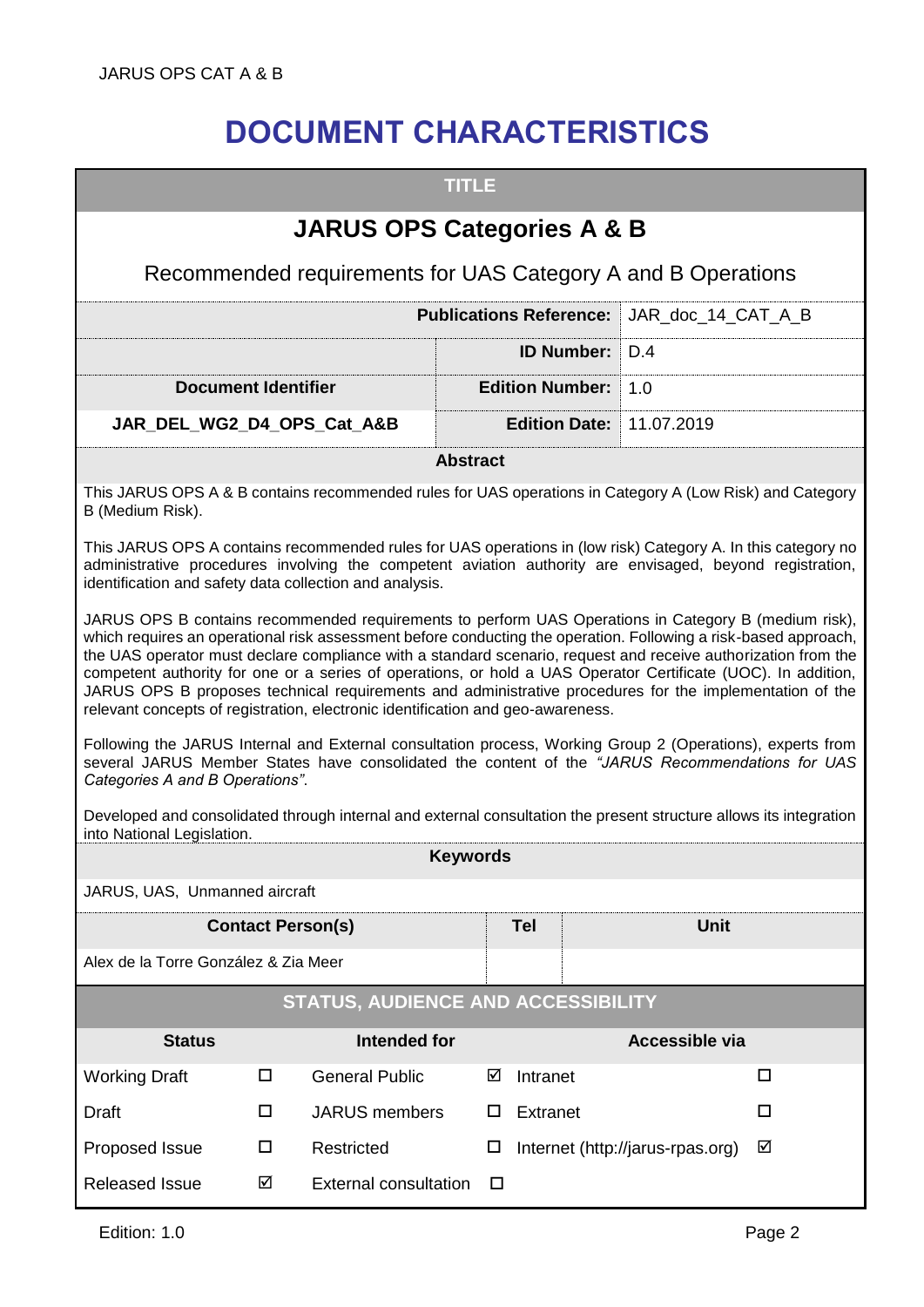### **DOCUMENT APPROVAL**

<span id="page-2-0"></span>The following table identifies the process successively approving the present issue of this document before public publication.

| <b>PROCESS</b>                                    | <b>NAME AND SIGNATURE WG leader</b>   | <b>DATE</b> |
|---------------------------------------------------|---------------------------------------|-------------|
| <b>Publication CAT A</b>                          | Ron van De Leijgraaf<br>Liu Hao       | 20/07/2018  |
| <b>Publication CAT B</b>                          | Alex de la Torre González<br>Zia Meer | 02/05/2019  |
| Publication<br>consolidated<br>document CAT A & B | Alex de la Torre González<br>Zia Meer | 11/07/2019  |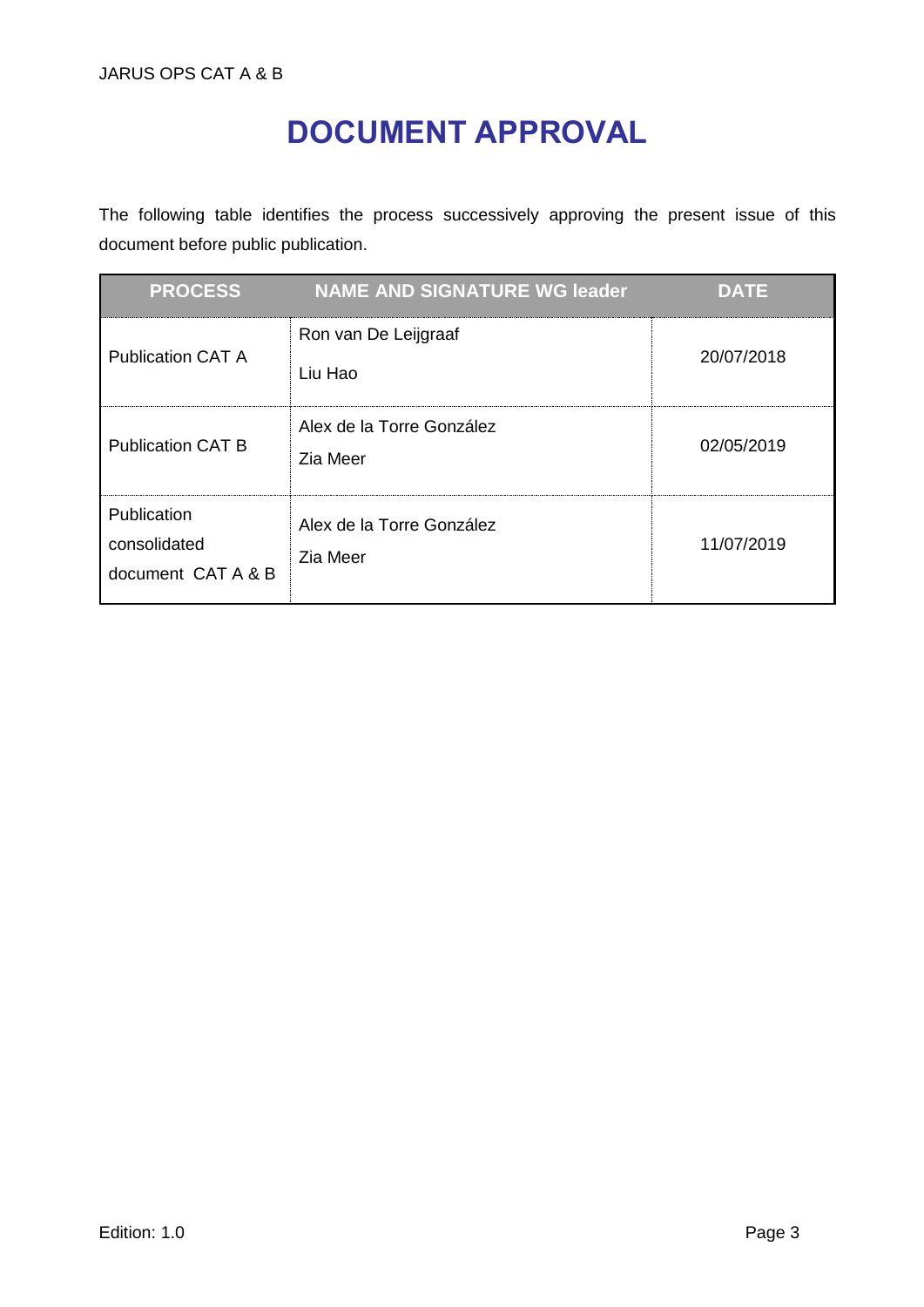### **DOCUMENT CHANGE RECORD**

<span id="page-3-0"></span>The following table records the complete history of the successive editions of the present document.

| <b>EDITION</b> | <b>EDITION</b> | <b>REASON FOR CHANGE</b>        | <b>PAGES</b>    |
|----------------|----------------|---------------------------------|-----------------|
| <b>NUMBER</b>  | <b>DATE</b>    |                                 | <b>AFFECTED</b> |
| 1.0            | 11/07/2019     | Consolidated document CAT A & B | All             |

| <b>JARUS</b> |                                   |
|--------------|-----------------------------------|
|              | Author's names: Filippo Tomasello |
|              | Alex de la Torre González         |
| F-mail:      | Contact@jarus-rpas.org            |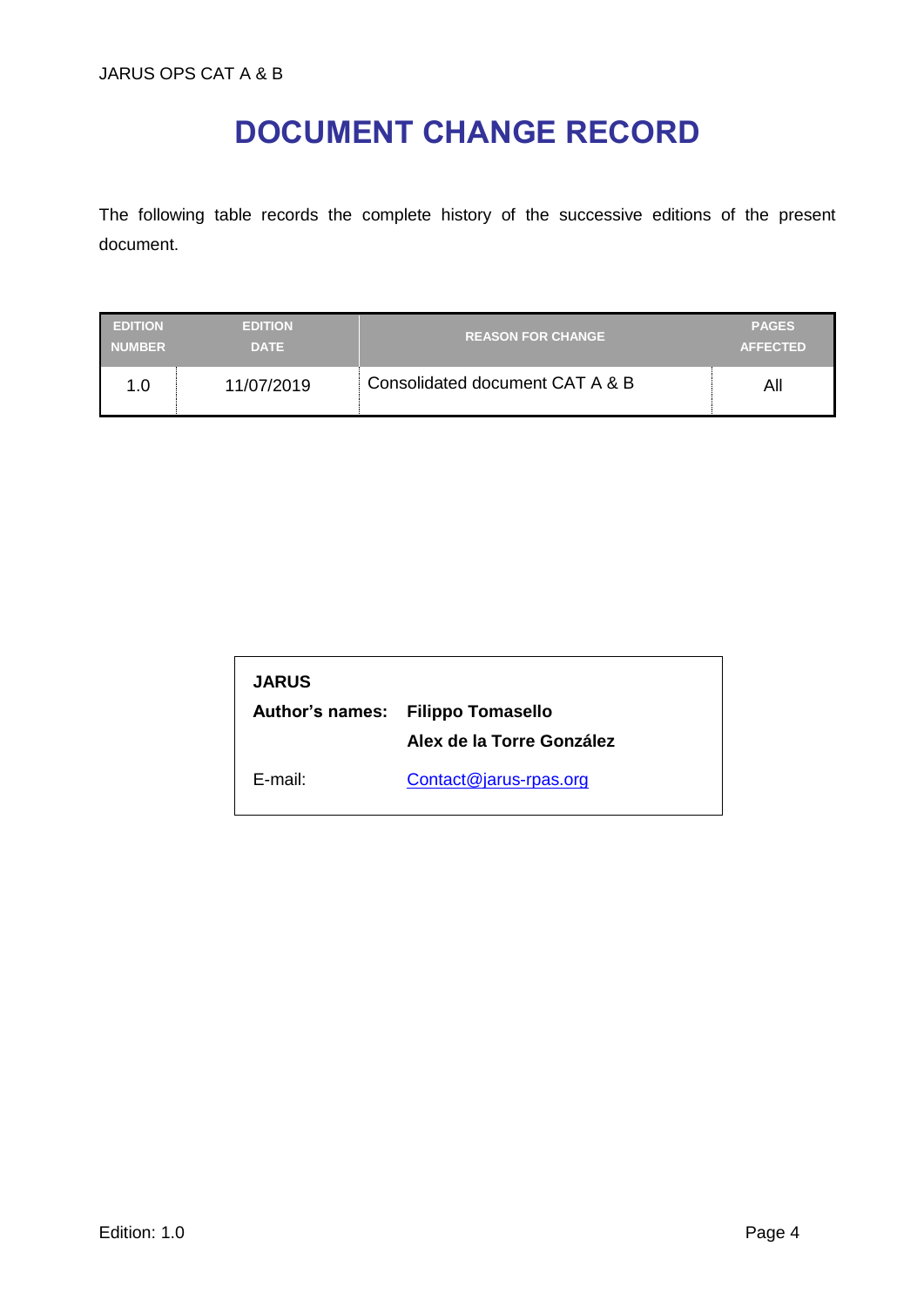### **CONTENTS**

<span id="page-4-0"></span>

| 1.1 |  |
|-----|--|
| 1.2 |  |
|     |  |
|     |  |
|     |  |
|     |  |
|     |  |
|     |  |
|     |  |
|     |  |
|     |  |
|     |  |
|     |  |
|     |  |
| 1.3 |  |
| 1.4 |  |
|     |  |
|     |  |
|     |  |
|     |  |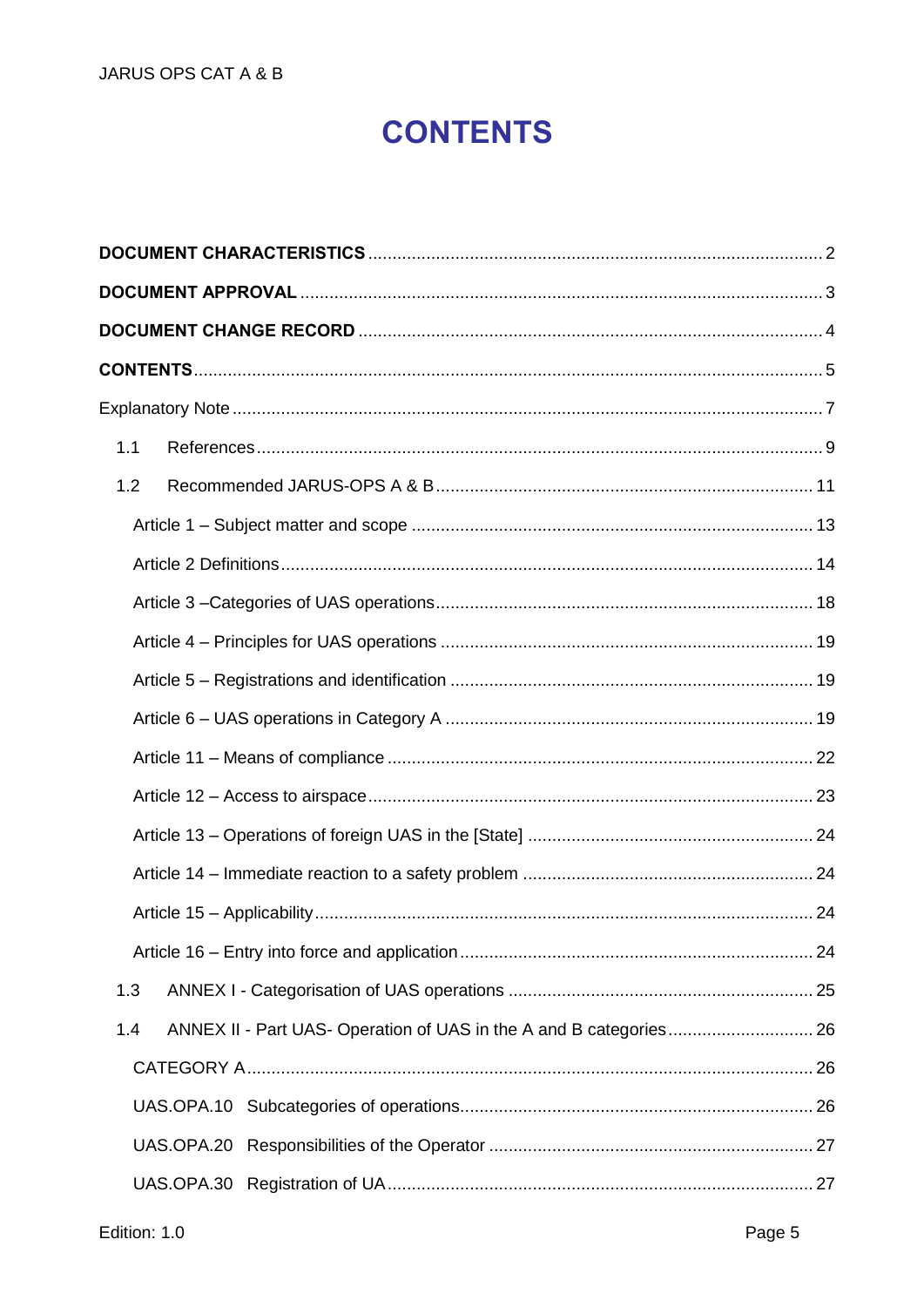|            | UAS.OPA.40 Requirements applicable to all UA operations in the Category A 28   |  |
|------------|--------------------------------------------------------------------------------|--|
|            | UAS.OPA.50 Requirements applicable to UAS Operations in subcategory A1  29     |  |
|            | UAS.OPA.60 Requirements applicable to UAS operations in subcategory A2 29      |  |
|            | UAS.OPA.70 Requirements applicable to UAS Operations in subcategory A3 30      |  |
|            |                                                                                |  |
|            |                                                                                |  |
|            | Appendix II.1 - Technical requirements for operations in subcategory A1 UAS32  |  |
|            |                                                                                |  |
|            |                                                                                |  |
|            |                                                                                |  |
|            |                                                                                |  |
|            |                                                                                |  |
|            | UAS.OPB.30 Requirements applicable to all UAS operations in the Category B  34 |  |
| UAS.OPB.40 | Requirements applicable to Remote Pilots in the Category B 35                  |  |
| UAS.OPB.50 | Requirements applicable to autonomous operations in Category B36               |  |
|            |                                                                                |  |
|            |                                                                                |  |
|            |                                                                                |  |
|            |                                                                                |  |
|            |                                                                                |  |
|            |                                                                                |  |
|            |                                                                                |  |
|            |                                                                                |  |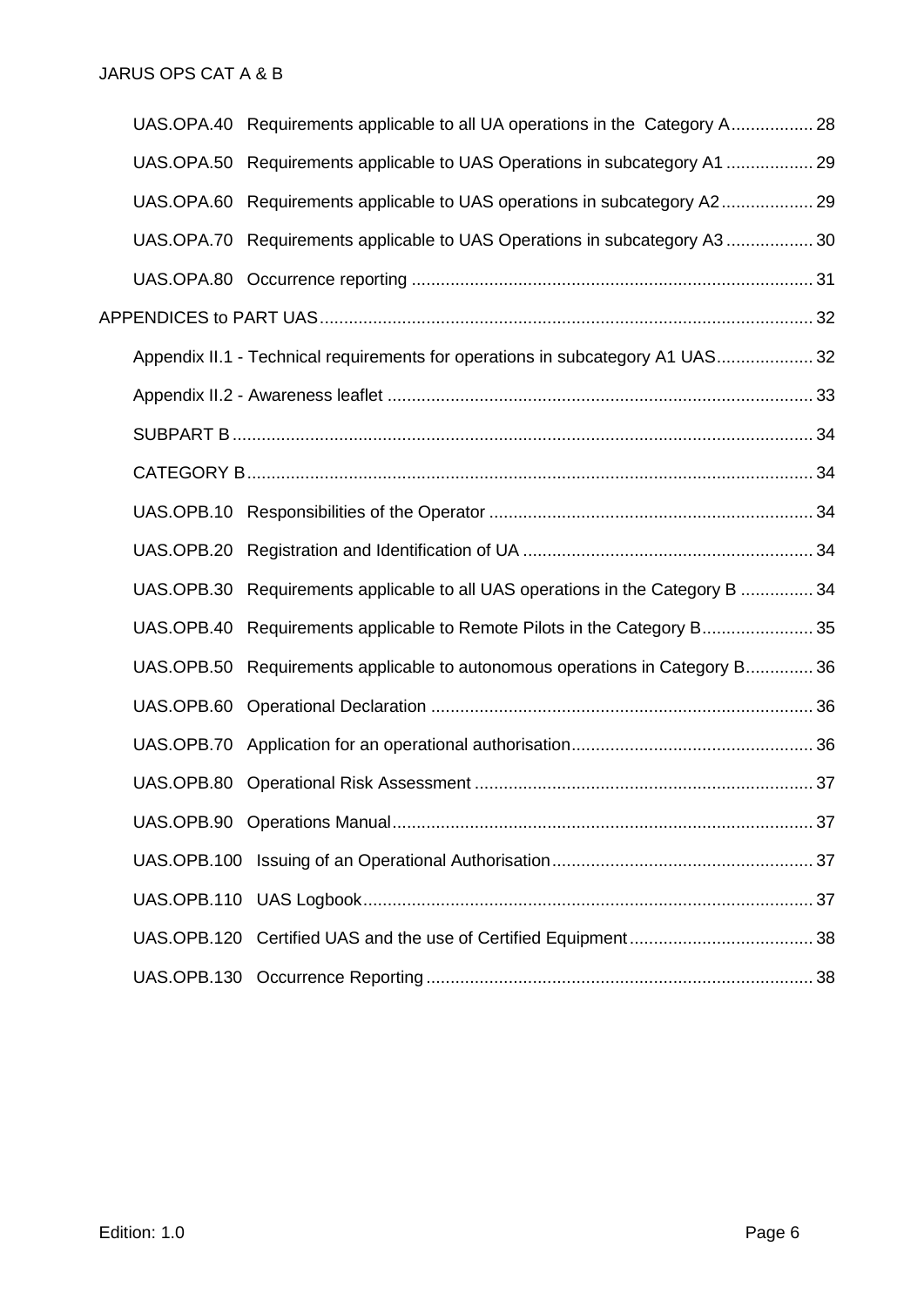### **Explanatory Note**

#### <span id="page-6-0"></span>**Recommended Requirements for UAS Category A and Category B Operations**

The Joint Authorities for Rulemaking on Unmanned Systems, recommend the requirements contained in this JARUS-OPS A & B for global harmonisation of rules concerning operations of Unmanned Aircraft Systems (UAS) in Category A ('open') and Category B ('specific').

JARUS OPS A & B propose technical requirements and administrative procedures for civil use of UA covering three processes:

- a) Registration and identification of UAS intended for civil use, having a mass of 250 grams or more;
- b) Rules for operation of UAS not in the scope of ICAO SARPs, in two categories:
	- Category A Operations of UA of less than 25 kg maximum take-off mass (MTOM), subject to proportionate operational limitations and requirements, in which the NAA is involved only for registration process;
	- Category B Operations of UA (autonomous or remotely piloted) subject to a process of declaration or authorisation, based on a risk assessment (SORA), or in accordance with UOC (UAS Operator Certificate);
- c) Rules for UA to access airspace.

Recommended rules for Category A apply to toy aircraft, model aircraft, recreational flights, private operations, non-commercial air transport as well as commercial or non-commercial aerial work.

The following, unless prescribed by the NAA, are excluded from Category A operations: Autonomous operations, dropping of objects, spraying of products, transport of dangerous goods and commercial air transport.

A State may wish to further subdivide Category A into subcategories and this document provides guidance in that respect.

Category B requires a risk assessment (SORA), carried out by the Authority (i.e. 'standard scenario') or submitted by the Operator, but neither mandatory Certificate of Airworthiness (CofA) or mandatory licence for the remote pilot is required.

Category C is subject to airworthiness certification, licensing of Remote Pilots and certification of the Operator.

JARUS-ORG covers organisational requirements such as safety management, security, training requirements, subcontractor requirements and which are not addressed within the scope of this document.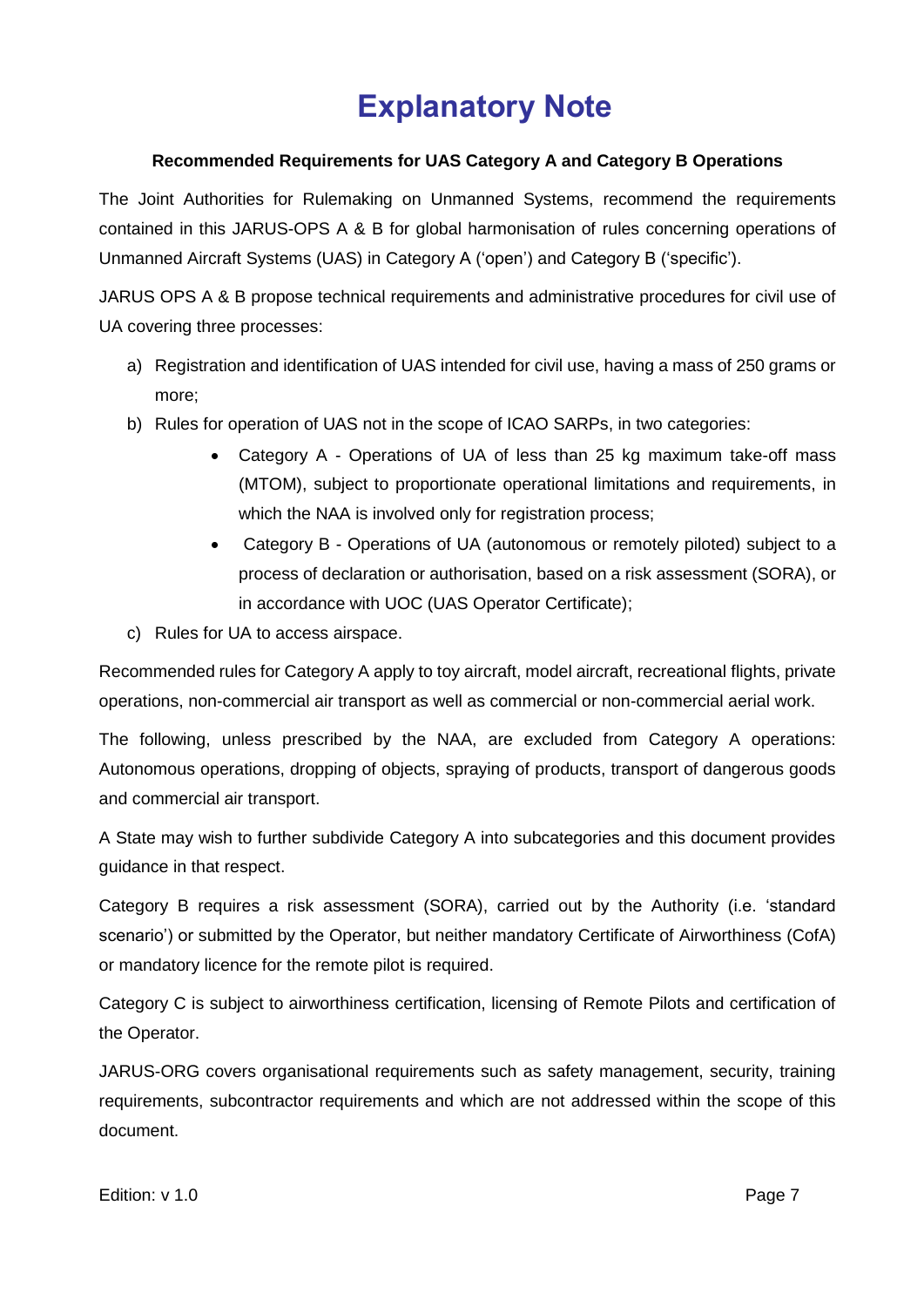The UAS Operator will have to comply with the rules applicable to the UAS operations in the State where operations are conducted. In addition, the Operator shall comply also with relevant applicable rules related to security, privacy, data protection, liability, insurance and environmental protection.

This document recommends associations and clubs continue operation of model aircraft according to their long-established practices. This does not exclude individuals flying toy or model aircraft in Category A without being affiliated to any club or association.

Transposition of these recommended requirements may ensure compliance with Article 8 of the Chicago Convention (pilotless aircraft). On the basis of bilateral or multilateral agreements, national or regional law, international operations in Categories A and B may be allowed, even if they are beyond the scope of ICAO SARPs.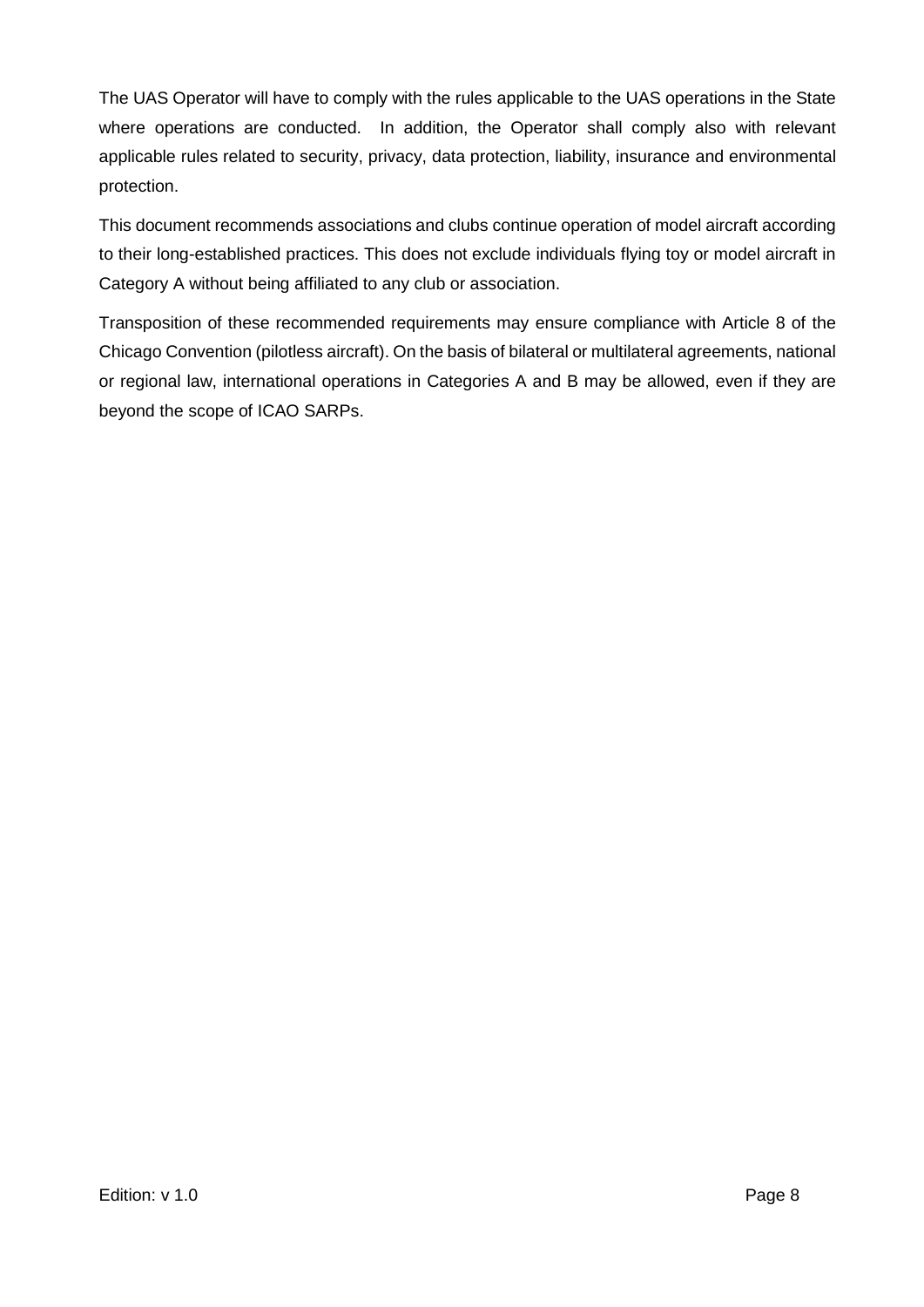### <span id="page-8-0"></span>**1.1 References**

- [1] JARUS, JAR doc 09, RPAS Operational Categorization, Appendix A (under development on 31 July 2017)
- [2] JARUS, JAR doc 06, Specific Operations Risk Assessment (SORA) [http://jarus](http://jarus-rpas.org/content/jar-doc-06-sora-package)[rpas.org/content/jar-doc-06-sora-package](http://jarus-rpas.org/content/jar-doc-06-sora-package)
- [3] Federal Aviation Administration (FAA), Registration and Marking Requirements for Small Unmanned Aircraft, Interim final rule of 14 December 2015, 14 CFR Parts 1, 45, 47, 48, 91, and 375
- [4] Federal Aviation Administration (FAA), 14 CFR Parts 21, 43, 45, 47, 61, 91, 101,107, and 183
- [5] European Commission (EC), Proposal for a Regulation of the European Parliament and of the Council on common rules in the field of civil aviation and establishing a EU Aviation Safety Agency, and repealing Regulation (EC) No 216/2008 of the European Parliament and of the Council, COM(2015) 613 final of 7 December 2015
- [6] EASA NPA 2017-05 of 04 May 2017: Introduction of a regulatory framework for the operation of drones — Unmanned aircraft system operations in the open and specific category
- [7] EUROCONTROL RPAS ATM concept v4.0 [http://www.eurocontrol.int/sites/default/files/publication/files/rpas-atm-cocept-of](http://www.eurocontrol.int/sites/default/files/publication/files/rpas-atm-cocept-of-operations-2017.pdf)[operations-2017.pdf](http://www.eurocontrol.int/sites/default/files/publication/files/rpas-atm-cocept-of-operations-2017.pdf)
- [8] Subpart K in Commission Regulation (EU) No 748/2012 of 3 August 2012 laying down implementing rules for the airworthiness and environmental certification of aircraft and related products, parts and appliances, as well as for the certification of design and production organisations
- [9] JARUS, JAR doc 01, Certification Specification for Light Unmanned Rotorcraft Systems
- [10] JARUS, JAR doc 05, Certification Specification for Light Unmanned Aeroplane **Systems**
- [11] Eurocae, Terms of Reference WG 105 on Unmanned Aircraft Systems (UAS), approved 29 September 2016
- [12] ASTM standard F2910 on design, construction, and test of small UAS
- [13] Regulation (EU) No 376/2014 of the European Parliament and of the Council of 3 April 2014 on the reporting, analysis and follow-up of occurrences in civil aviation, amending Regulation (EU) No 996/2010 of the European Parliament and of the Council and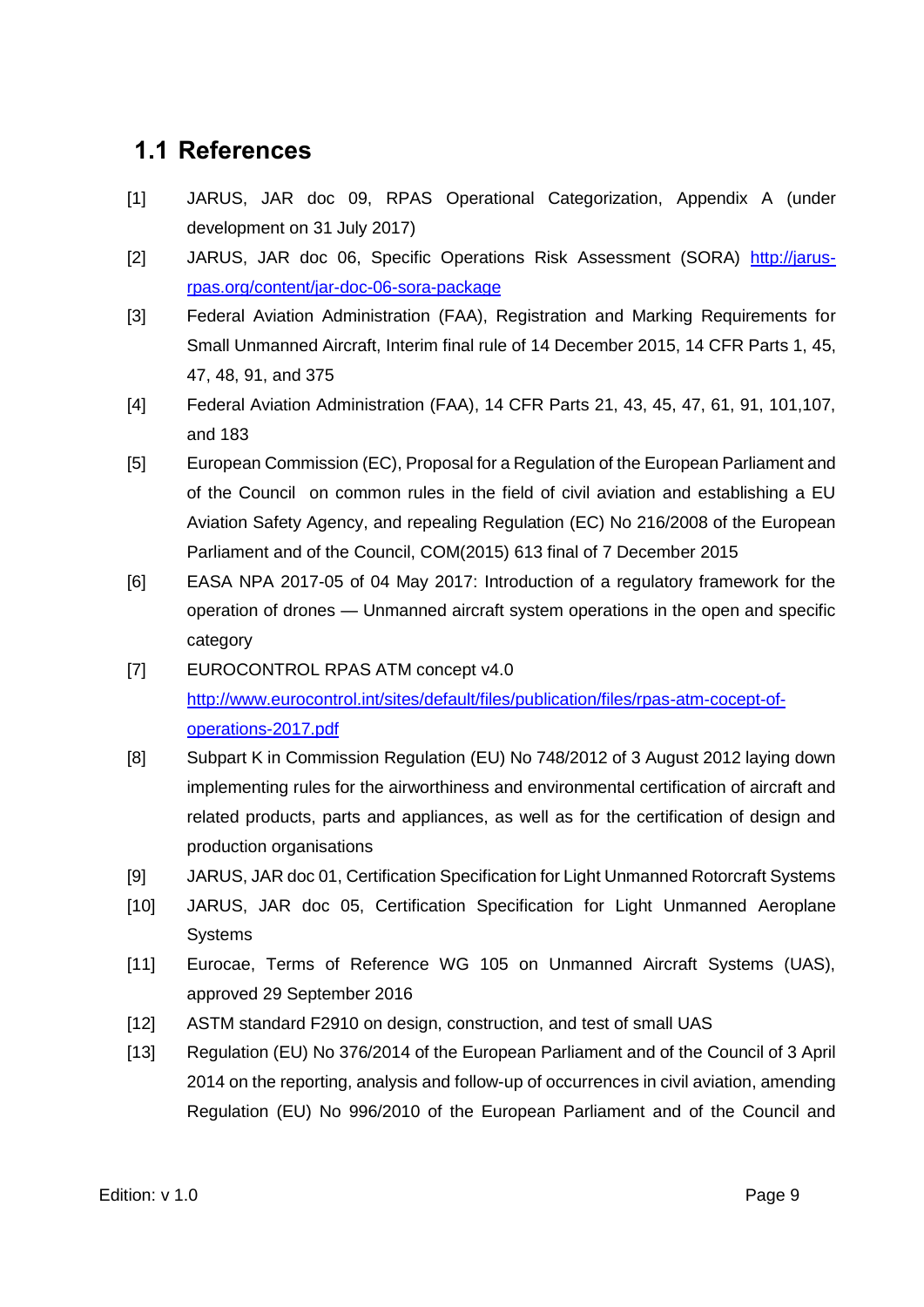repealing Directive 2003/42/EC of the European Parliament and of the Council and Commission Regulations (EC) No 1321/2007 and (EC) No 1330/2007

- [14] Regulation (EC) No 785/2004 of the European Parliament and of the Council of 21 April 2004 on insurance requirements for air carriers and aircraft Operators
- [15] Regulation (EU) 2016/679 of the European Parliament and of the Council of 27 April 2016 on the protection of natural persons with regard to the processing of personal data and on the free movement of such data, and repealing Directive 95/46/EC (General Data Protection Regulation)
- [16] South Africa Civil Aviation Regulation (2011) Part 101 RPAS
- [17] EASA Opinion 01/2018, Unmanned aircraft system (UAS) operations in the 'open' and 'specific' categories, [https://www.easa.europa.eu/document-library/opinions/opinion-](https://www.easa.europa.eu/document-library/opinions/opinion-012018)[012018](https://www.easa.europa.eu/document-library/opinions/opinion-012018)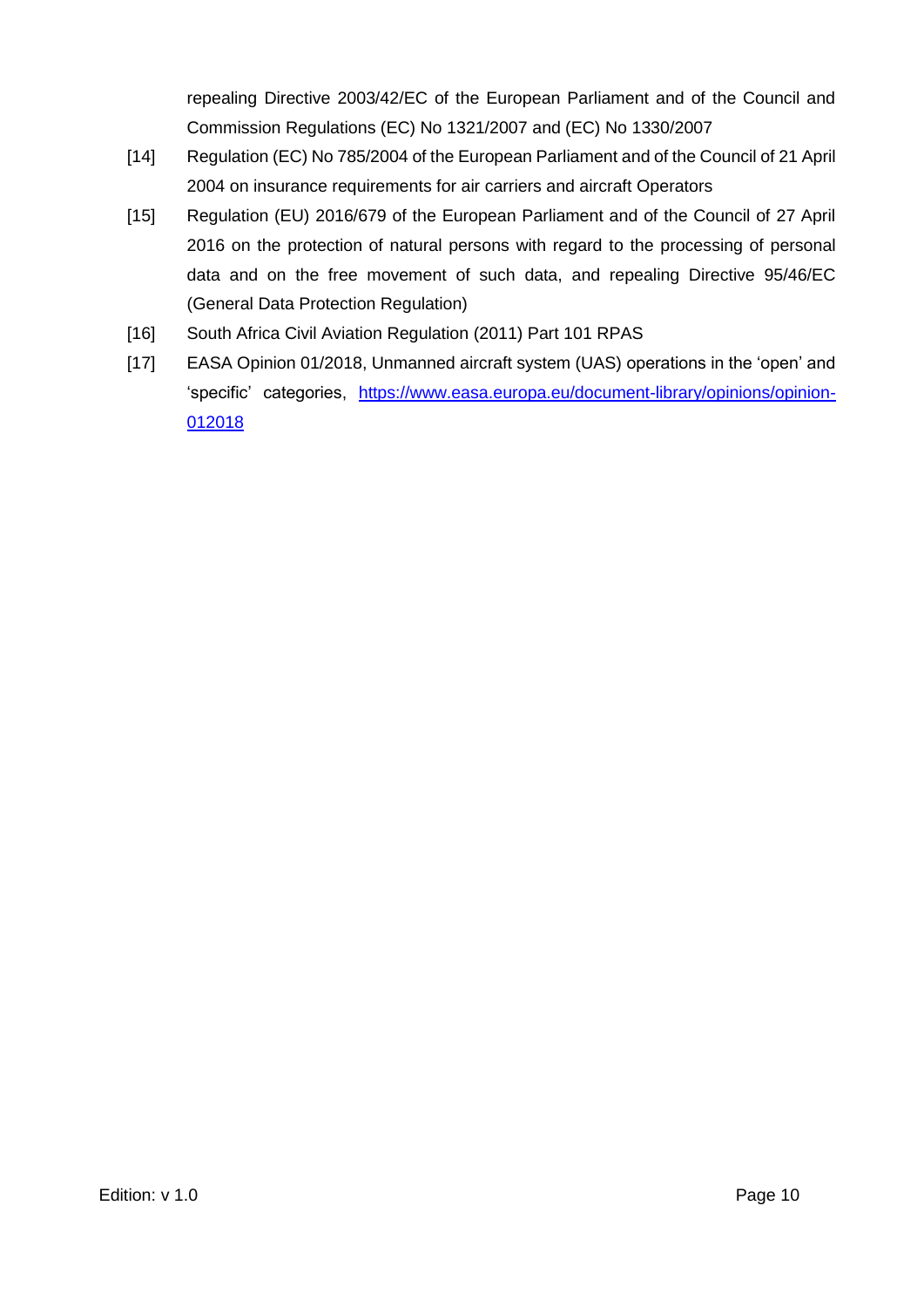### <span id="page-10-0"></span>**1.2 Recommended JARUS-OPS A & B**

#### **[State] CIVIL AVIATION REGULATION No …/..**

#### **of XXX**

#### **laying down rules for Unmanned Aircraft Systems (UAS)**

#### **The Civil Aviation Administration of the State of ....,**

Having regard to the Civil Aviation Law No.  $\frac{X}{X}$  of  $\frac{dd}{m}$  $\frac{M}{yy}$ , and in particular to Articles XX, YY and ZZ, thereof,

#### **Whereas:**

- (1) Pursuant to the Civil Aviation Law No.  $xx$  of  $\frac{dd}{m}$ / $\frac{dy}{dy}$ , the Civil Aviation Authority of [State] (hereinafter referred to as the 'NAA'), is empowered to adopt the necessary implementing regulations for the design, production, maintenance and operation of unmanned aircraft, their engines, propellers, parts and appliances, as well as the equipment to control unmanned aircraft remotely, where such aircraft are operated within the [State] airspace.
- (2) The definition of aircraft includes manned and unmanned aircraft, according to paragraph 2.2 of Annex 7 ( $6<sup>th</sup>$  edition including amendment 6) to the Chicago Convention.
- (3) Civil Aviation Law identifies the Operator as a legal or natural person operating or proposing to operate one or more aircraft, whether manned or unmanned.
- (4) Measures taken in the framework of this Regulation should be proportionate to the nature and risk of the type of unmanned aircraft operation and should mitigate the risk for persons and property on the surface, other airspace users and critical infrastructures on the territory overflown.
- (5) Rules should be based on risk assessment and be performance-based, with Acceptable Means of Compliance (AMC) developed as far as possible by industry.
- (6) In accordance with the ICAO RPAS Manual (Doc 10019;  $1<sup>st</sup>$  edition; par. 2.3.5) the distinction between commercial and private flights is not considered relevant for UAS. Regulatory distinctions should be based on scale and complexity of operation, rather than on the traditional types of operation or only on mass or kinetic energy of aircraft.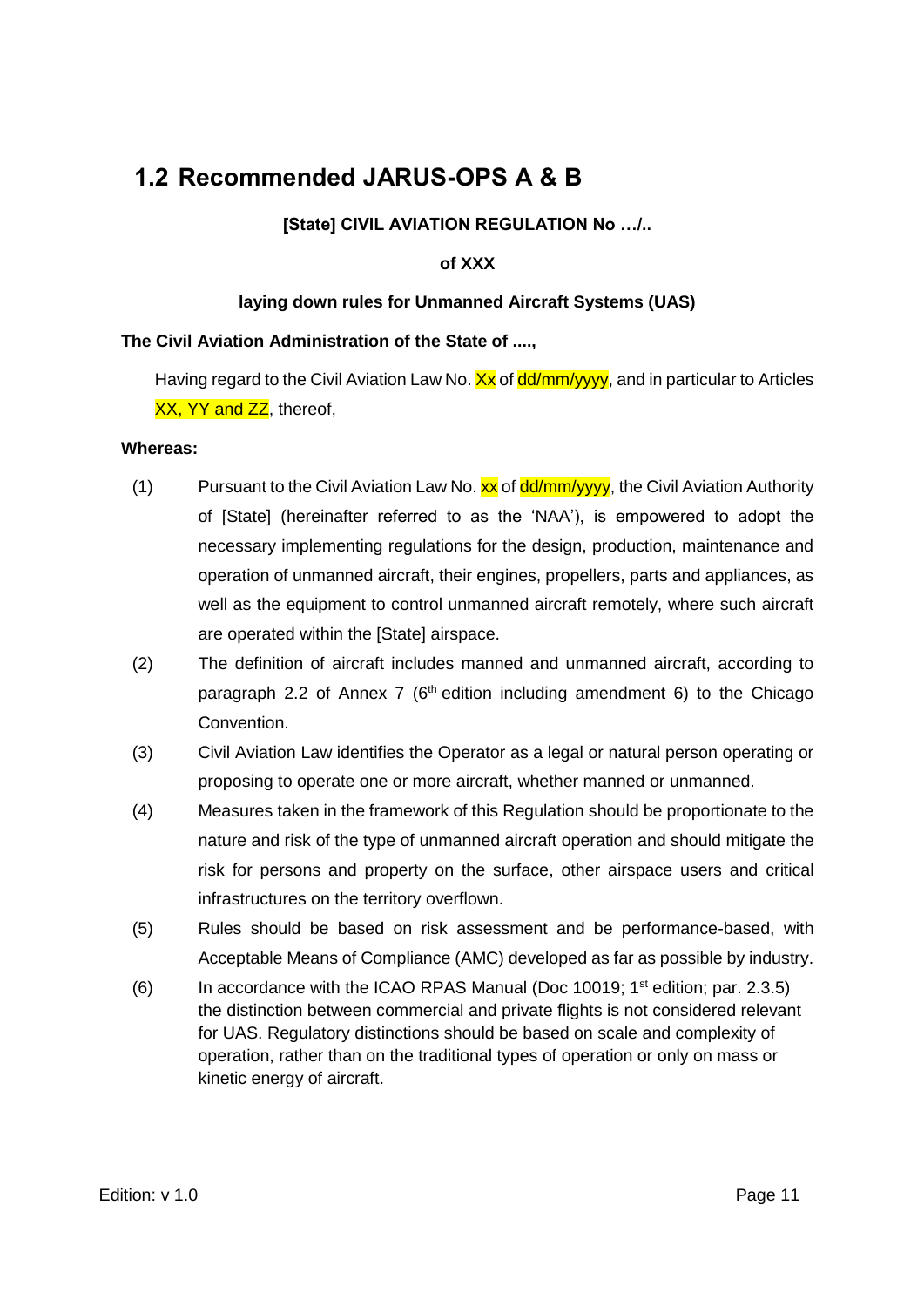- (7) The State of ..... is member of the Joint Authorities for Rulemaking on Unmanned Systems (JARUS) and JARUS has recommended to regulate three categories of UAS operations: A (low risk; open), B (medium risk; specific) and C (high risk; certified).
- (8) The high-risk operations of unmanned aircraft should be regulated by similar rules as for manned aircraft, which include the certification of the aircraft, the licensing of the remote pilot and the certification of the Operator, in compliance with applicable ICAO standards. The introduction of the regulatory framework to accommodate operations in such 'Certified' (Category C) will be considered in future editions of these rules.
- (9) The lower risk operations, subject to the present Regulation, should be regulated by specific risk-based requirements leading to proportionate administrative procedures, simpler in comparison to administrative procedures applicable to manned aviation. For these operations, which are subdivided into two categories (the Categories A and B), proportionate requirements should be applicable and adapted to the level of risks inherent to the category of operation.
- (10) Consequently, it is necessary to establish rules for the registration and identification of unmanned aircraft, not only for safety, but also for security reasons.
- (11) Rules for the management, safety and security of the organisations responsible for operations of UAS, training of Remote Pilots, maintenance of UAS or service provision for UAS will be covered in separate regulations.
- (12) NAA may itself conduct or delegate to accredited delegated entities independent from Operators and their associations, as well as from training organisations and manufacturers, all necessary inspections of unmanned aircraft, including assessment of persons and organisations involved in their design, production, maintenance, operations and service provision.
- (13) Operators of UAS registered in a State other than [State] in the B category, should be eligible to apply for the special authorisation to enter the [State] airspace, subject to procedures covered by bilateral or multilateral intergovernmental agreements or arrangements, as suggested by paragraph 3.2.2 of the ICAO RPAS Manual (Doc 10019; first edition; 2015).
- (14) Annex 2 (Rules of the Air;  $10<sup>th</sup>$  edition including amendment 44) to the Chicago Convention contains different minimum flight heights above surface level, the lowest of which is 500 ft (150 m) for normal VFR flights outside urban areas. The ICAO standards however allow States to establish specific procedures to authorise flights below standard heights.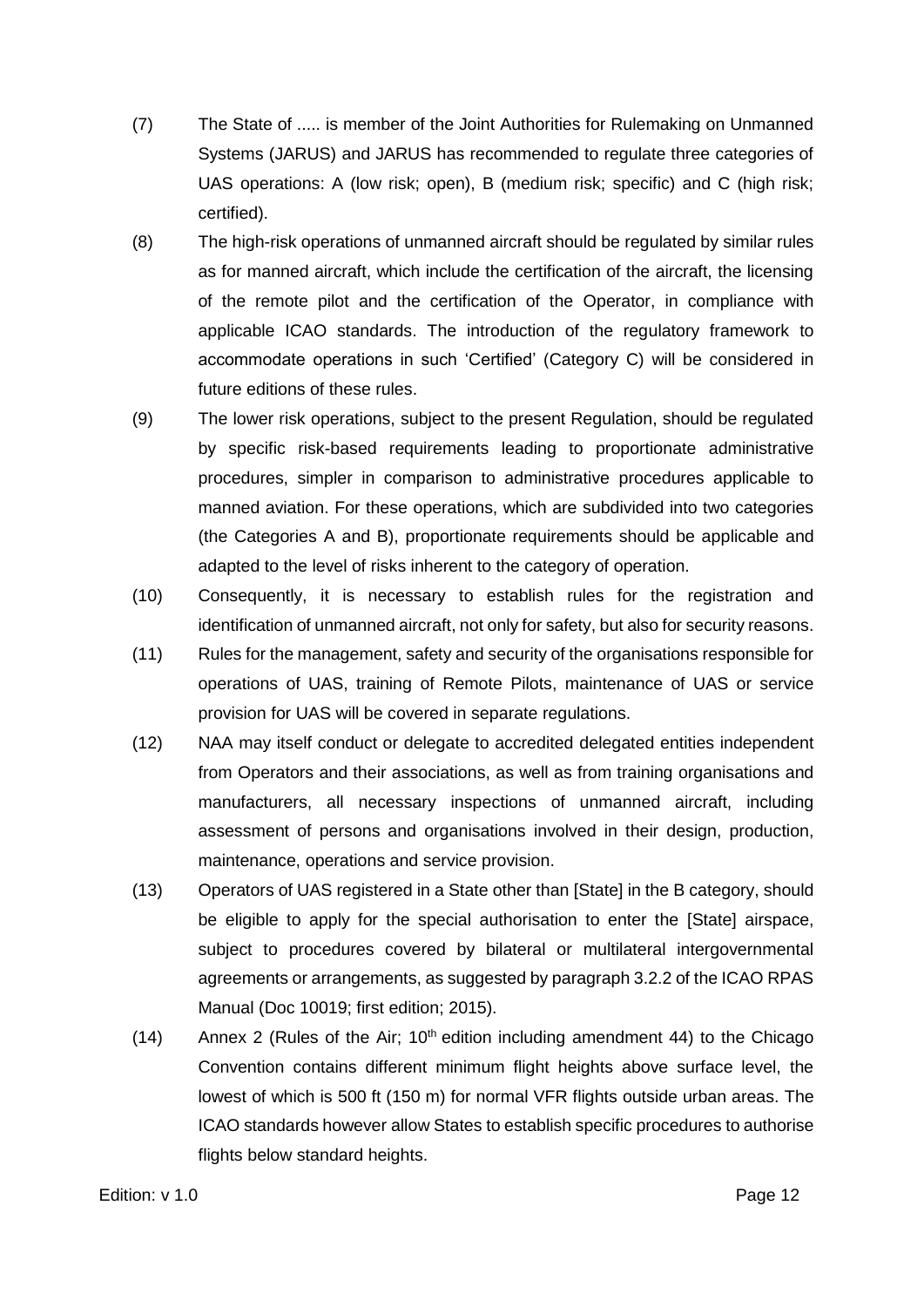- (15) To ensure a smooth transition and to avoid disruptions, appropriate transitional measures should be provided.
- (16) The evolution of the regulatory framework for civil unmanned aircraft, as well as related technologies and industry standards are rapidly evolving and hence this regulation should be subject to future amendments.

#### <span id="page-12-0"></span>**Article 1 – Subject matter and scope**

- 1. This Regulation lays down:
	- a) risk-based rules for the operation of civil unmanned aircraft systems (UAS), and more specifically in categories A and B, within the [State] airspace;
	- b) technical requirements and administrative procedures for the design, production and maintenance of UAS in Categories A and B within [State], including their engines, propellers, parts and appliances, as well as the equipment to control unmanned aircraft remotely;
	- c) technical requirements and administrative procedures for the implementation of the concepts of registration, electronic identification, and geo-awareness;
	- d) requirements for subcategories in Category A;
	- e) conditions to issue a declaration or to obtain an authorisation, as appropriate, in Category B; and
	- f) requirements for the introduction of the concept of standard scenarios in Category B.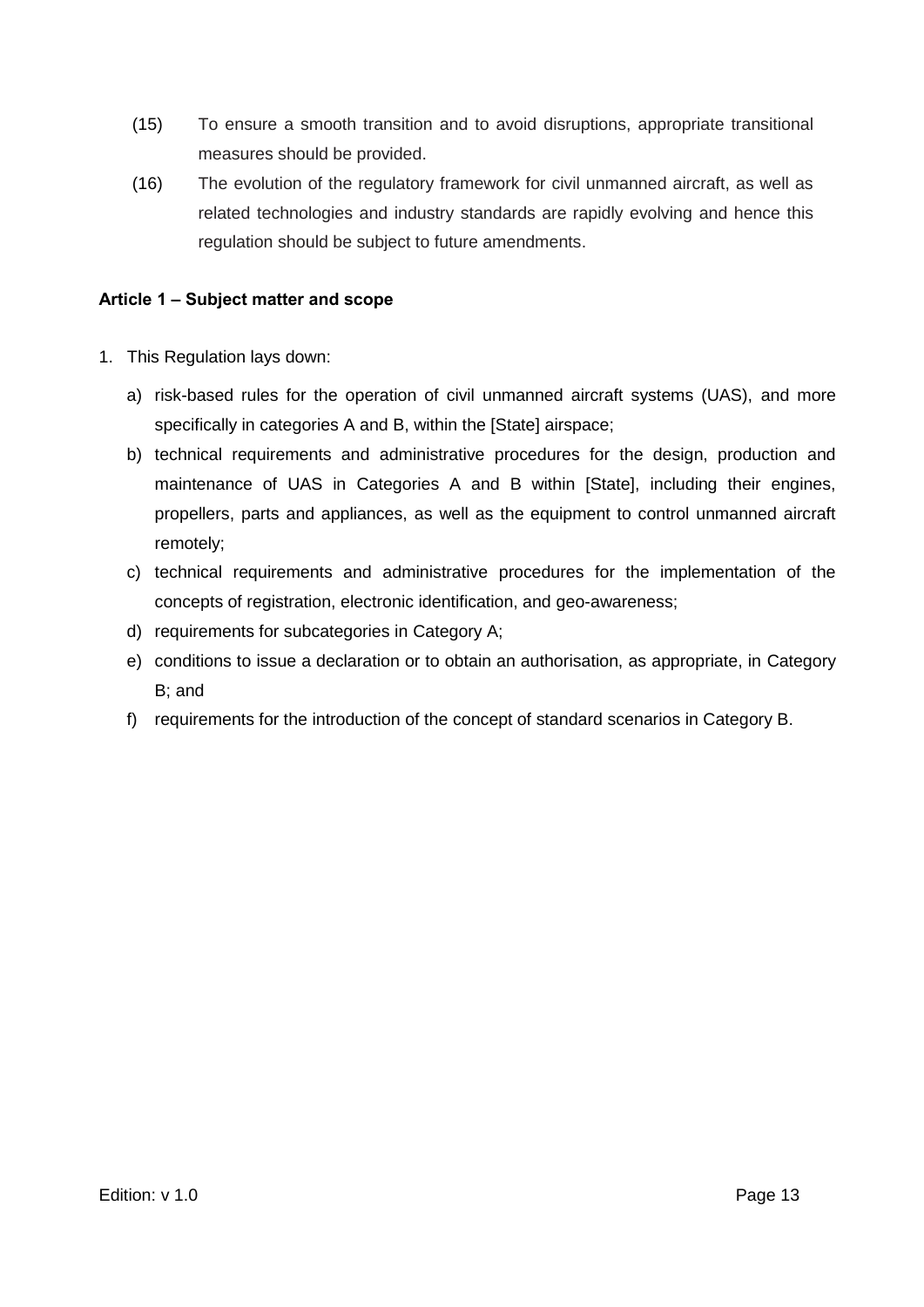- 2. Design, production, maintenance and operation of UAS, their engines, propellers, parts, appliances and equipment to control them remotely shall comply with this Regulation.
- 3. Out of scope of this Regulation are the State aircraft mentioned in Article 3 of the Chicago Convention and indoor operations.

#### <span id="page-13-0"></span>**Article 2 Definitions**

- 1. For the purposes of this Regulation, the definitions of Article NN of the Civil Aviation Law shall apply.
- 2. For the purposes of this Regulation, the following definitions shall also apply:
	- a) 'Acceptable Means of Compliance' (AMC) means non-binding standards adopted by an NAA, to illustrate means to establish compliance with Civil Aviation Law and its implementing acts. If AMC have not been promulgated by an NAA, an alternative AMC adopted by JARUS or guidance developed by industry and accepted by NAA may be used;
	- b) 'Aeronautical Information Publication' (AIP) means a publication issued by an authorised AIS Provider containing aeronautical information of a lasting character essential to air navigation;
	- c) 'Automatic Operation' means a phase of flight following pre-programmed instructions that the UA executes while pilot intervention remains possible at all times, under normal conditions;
	- d) 'Autonomous Operation' means a phase of a UA flight, during which a remotelypiloted aircraft is operating, by design and under normal conditions, without possibility of immediate pilot intervention in the control of the flight;
	- e) 'Beyond Visual Line Of Sight' (BVLOS) means a type of UA operation in which the remote crew, including the remote pilot and possible observers, is unable to maintain continuous unobstructed and unaided visual contact with the UA;
	- f) ´Certification Specifications' (CS) means standards adopted by NAA indicating means to show compliance with the Civil Aviation Law and Regulations and which can be used by an organisation for the purpose of certification. If no such applicable standards have been adopted by NAA then Certification Standards adopted by other aviation authorities or JARUS CS or standards developed by industry could apply;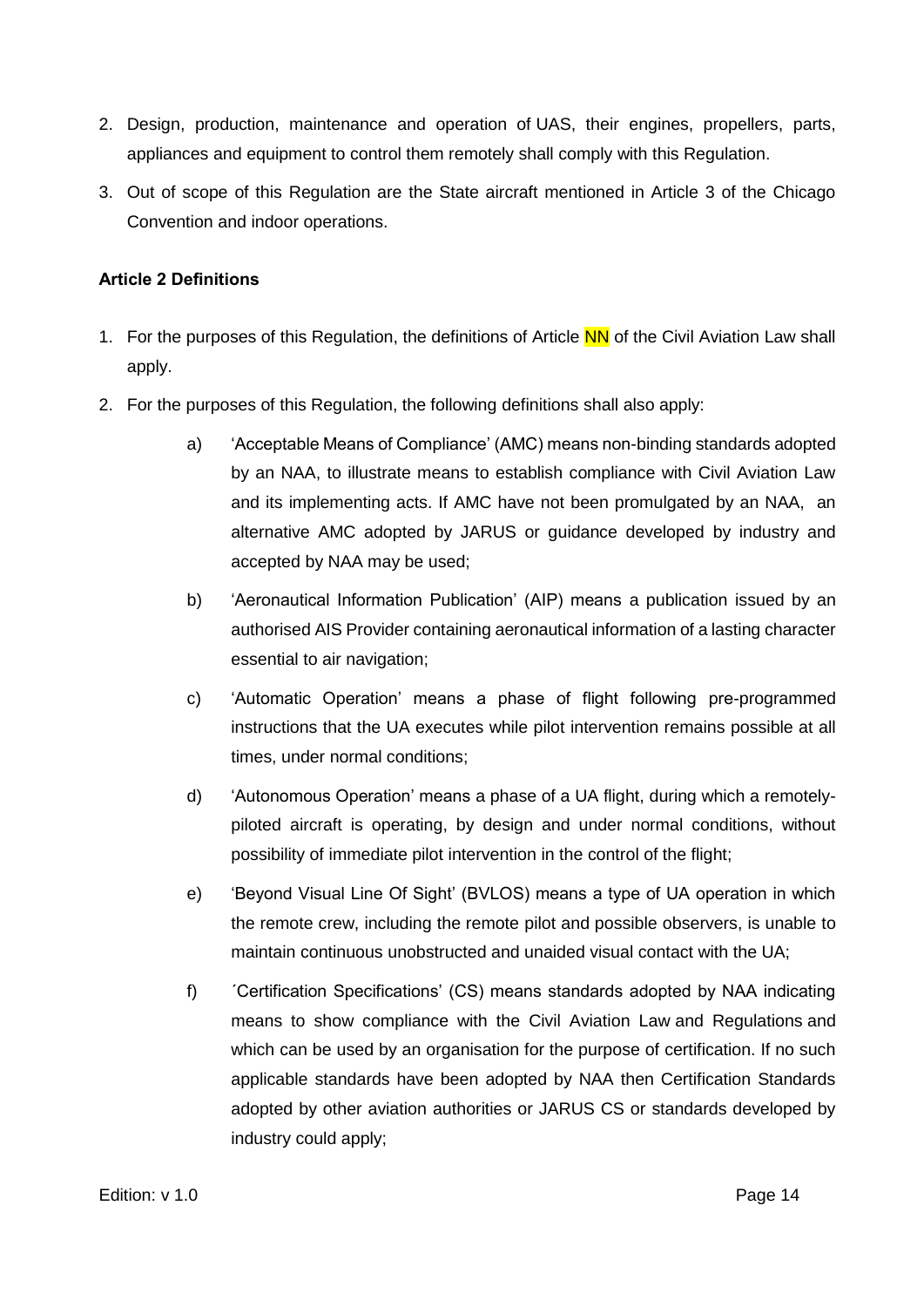- g) 'Delegated Entity' means a legal or natural person accredited and under continuous assessment by a competent aviation authority, which may conduct certain certification or oversight tasks under this Regulation;
- h) 'Electronic Identification' means the capability to identify a UA in flight without direct physical access to that aircraft;
- i) 'Extended Visual Line Of Sight' (E-VLOS) means a type of operation in which the remote pilot does not maintain continuous unobstructed and unaided visual contact with the UA, however one or more visual observers do, allowing monitoring the flight path of the UA in relation to other aircraft, persons, and obstacles, for the purpose of maintaining separation from them and avoiding collisions;
- j) 'First-Person-View (FPV) mode' means a use of technology (e.g. goggles, display) in the operation of a UA where the remote pilot manoeuvres the UA through a forward looking camera installed on the aircraft, which offers a field of view comparable to a manned aircraft operation pilot sitting in a cockpit;
- k) 'Follow-Me (FM) mode' means an automatic mode of operation of a UAS where the UA constantly follows a person or device at a pre-determined radius;
- l) 'Geo-awareness' means an automatic function which may be used as an advisory tool for supporting the UA to not trespass geographical limitations in the airspace;
- m) 'Geographical Limitation' means a restricted airspace volume defined through electronic map data;
- n) 'Hazard' means a condition or an object with the potential to cause injuries, damage, loss of material or a reduction of the ability to perform a prescribed function;
- o) 'Indoor Operation' means an UA operation in which the hazard of the UA flying away is minimised by walls, ceiling, net or other physical limitation of the volume;
- p) 'Limited UA zones' means restricted airspace volumes where civil UAS operations are allowed under specific conditions;
- q) 'Manufacturer' means any natural or legal person who manufactures a product or has a product designed or manufactured under his name or trademark;
- r) 'Model Aircraft' means an UA that is capable of sustained flight in the atmosphere and that is used for recreational flights;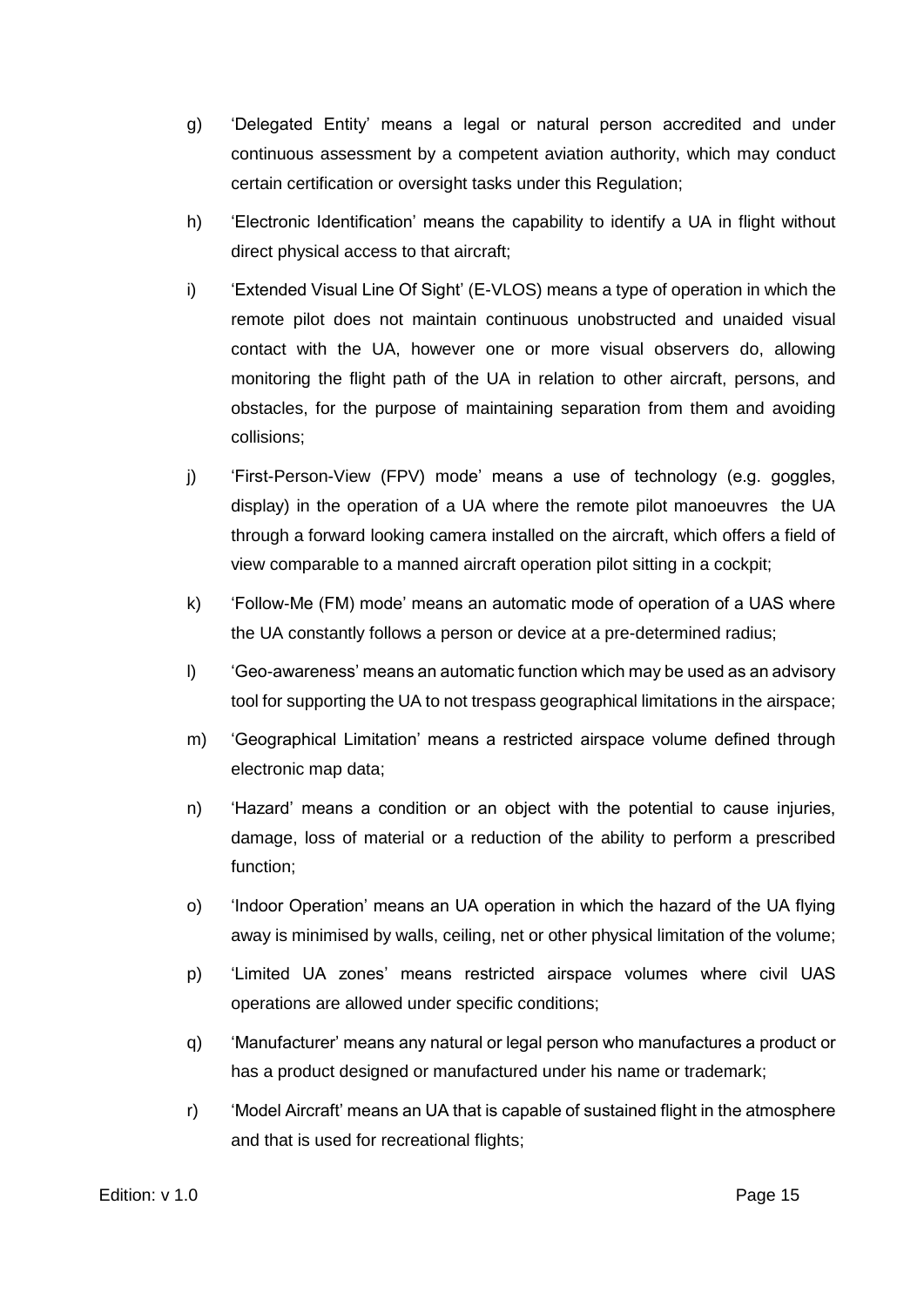- s) 'Model Aircraft Club or Association' means an organisation legally established in a Member State for the purpose of conducting leisure flights, air displays, sport or competition activities with UAS;
- t) 'National Aviation Authority' (NAA) means any authority designated by a State or group of States and competent for rulemaking and/or oversight tasks;
- u) 'UAS Operator' means any natural or legal person who operates or intends to operate a UAS for recreational or other than recreational purposes, including commercial purposes;
- v) 'Part-UAS' means the rules applicable to the operation of a UAS falling into Category A and B, as laid down in Annex II to this Regulation;
- w) 'Remote Pilot' (RP) is a natural person who manipulates the flight controls of a UAS, as appropriate, during a flight;
- x) 'Remote Pilot In Command' (RPIC) means the remote pilot designated by the Operator, or owner piloting their own UA, as being in command and charged with the safe conduct of a flight;
- y) 'Remote Pilot Station' (RPS) means a component of the UAS containing the equipment used to pilot the UA;
- z) 'Remotely Piloted Aircraft' (RPA) means a UA, under normal operation, managed by a pilot who is not on-board;
- aa) 'Remotely Piloted Aircraft System' (RPAS) means an RPA, the associated RPS, the command control link between the two and any additional equipment, apparatus, appurtenance, software or accessory that is necessary for the safe operation of the RPA;
- bb) 'UAS Operator Certificate' (UOC) means a certificate authorising an Operator to carry out specified UAS operations;
- cc) 'Safety-Critical Service' means a service whose failure or malfunction may result in serious injuries to people or serious incident with other airspace user or damage to property;
- dd) 'Special UA routes' means ATS routes at very low level, accessible to civil UA, subject to mandatory equipment functionality and performance and other conditions in this regulation;
- ee) 'Standard Scenario' means a description of a UAS operation in the Category B, for which mitigation measures have been determined based on a specific operations risk assessment (e.g. SORA) and which is issued by a NAA in its AMC;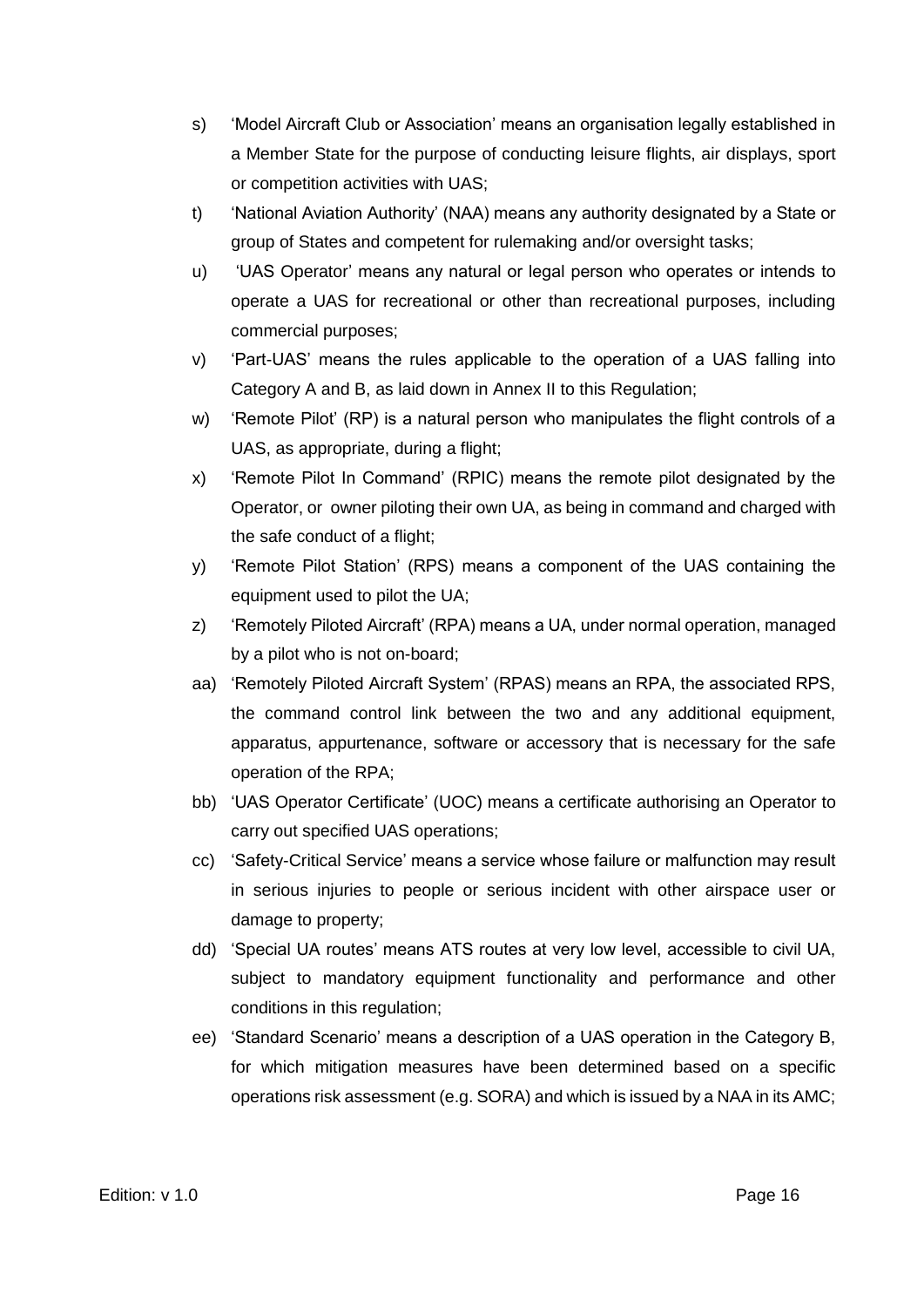- ff) 'Swarm' means two or more UA whose motion is mutually and automatically coordinated, while the remote pilot controls the entire swarm through a single remote pilot station;
- gg) 'Technical Specification' means a non-binding technical standard that prescribes technical requirements to be fulfilled by a product or process;
- hh) 'Toy Aircraft' means a UA designed or intended, whether or not exclusively, for use in play by children under 14 years of age;
- ii) 'Visual Observer' means a natural person who, by visual observation of the UA, assists the remote pilot in safely conducting the flight;
- jj) 'UA System' (UAS) means the UA and any equipment, apparatus, appurtenance, software or accessory that is necessary for the safe operation of the UA;
- kk) 'Unmanned Aircraft' (UA) means an aircraft which is operated with no pilot on board;
- ll) 'Unmanned Free Balloons' means a non-power-driven, unmanned, lighter-thanair aircraft in free flight;
- mm) 'Visual Line Of Sight' (VLOS) means a type of operation in which the remote pilot maintains continuous unobstructed and unaided visual contact with the UA, allowing the remote pilot to monitor the flight path of the UA in relation to other aircraft, persons, and obstacles, for the purpose of maintaining separation from them and avoiding collisions;
- nn) 'Remote Crew' (RC) means the crew under RPIC authority, actively participating and assisting with the safe conduct of flight.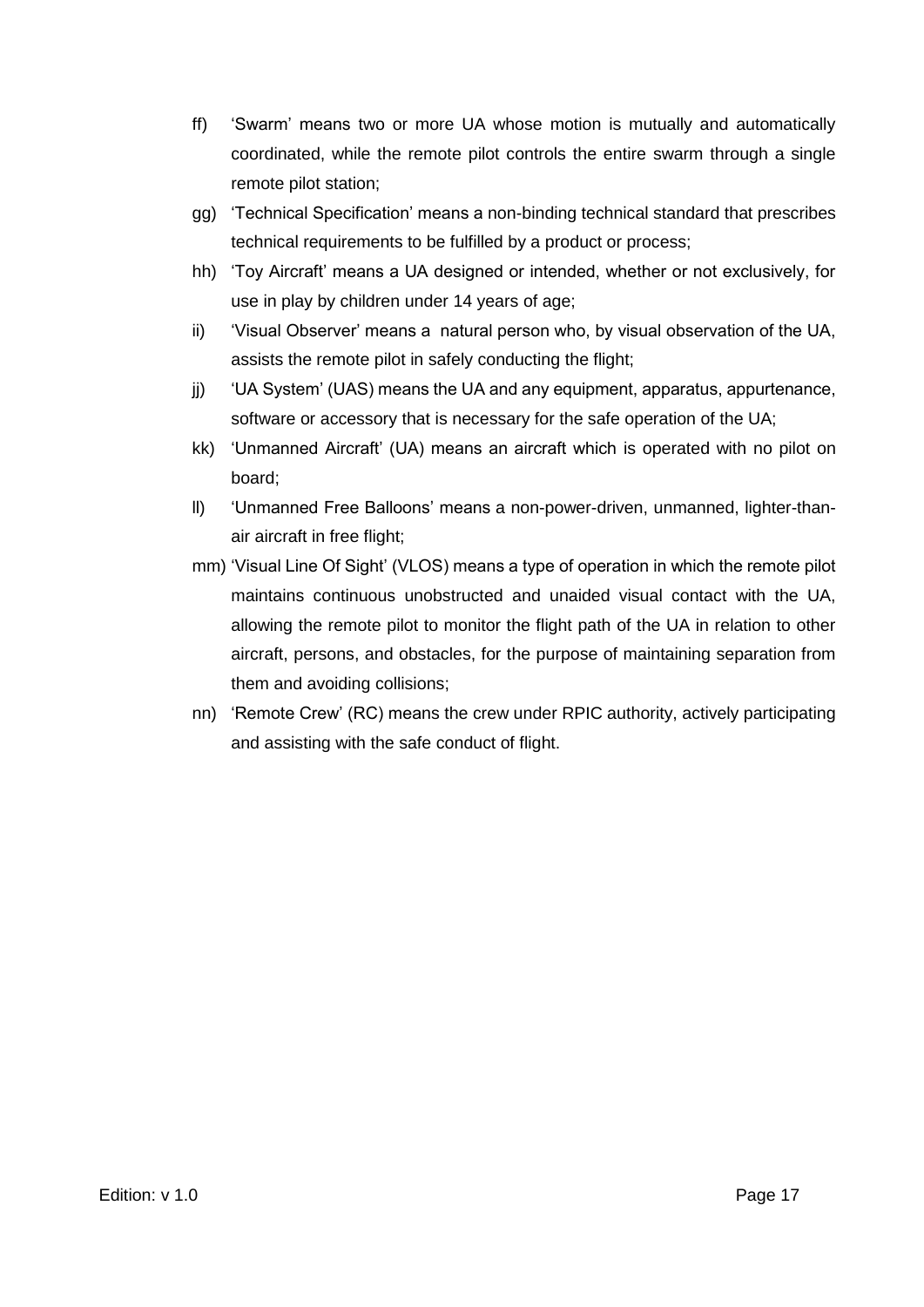#### <span id="page-17-0"></span>**Article 3 –Categories of UAS operations**

UA operations shall fall into one of the following three risk-based categories:

- 1. A ('Open') is a category of UAS operation that, considering the risks involved:
	- a) requires, except when operating in subcategory A1, registration using the method prescribed by the State before the operation takes place;
	- b) does neither require a prior authorisation by NAA before the operation takes place, nor a pilot licence or certificate of airworthiness;
	- c) is carried out with an UA whose maximum take-off mass is less than 25 kg;
	- d) may be subject to technical requirements for the eligible UAS;
	- e) is subject to operational limitations according to this Regulation; and
	- f) is carried out using a remotely piloted UA.
- 2. B ('Specific') is a Category of UAS operation that, considering the risks involved:
	- a) requires registration using the method prescribed by the State before the operation takes place;
	- b) includes remotely piloted or autonomous operations;
	- c) implements the mitigation measures identified through an operational risk assessment;
	- d) requires the Operator to have an authorisation by NAA before the operation takes place, unless the Operator enjoys the privilege of authorizing operations without prior approval by NAA;
	- e) permits for certain standard scenarios involving remotely piloted UA, a declaration by the Operator instead of authorisation.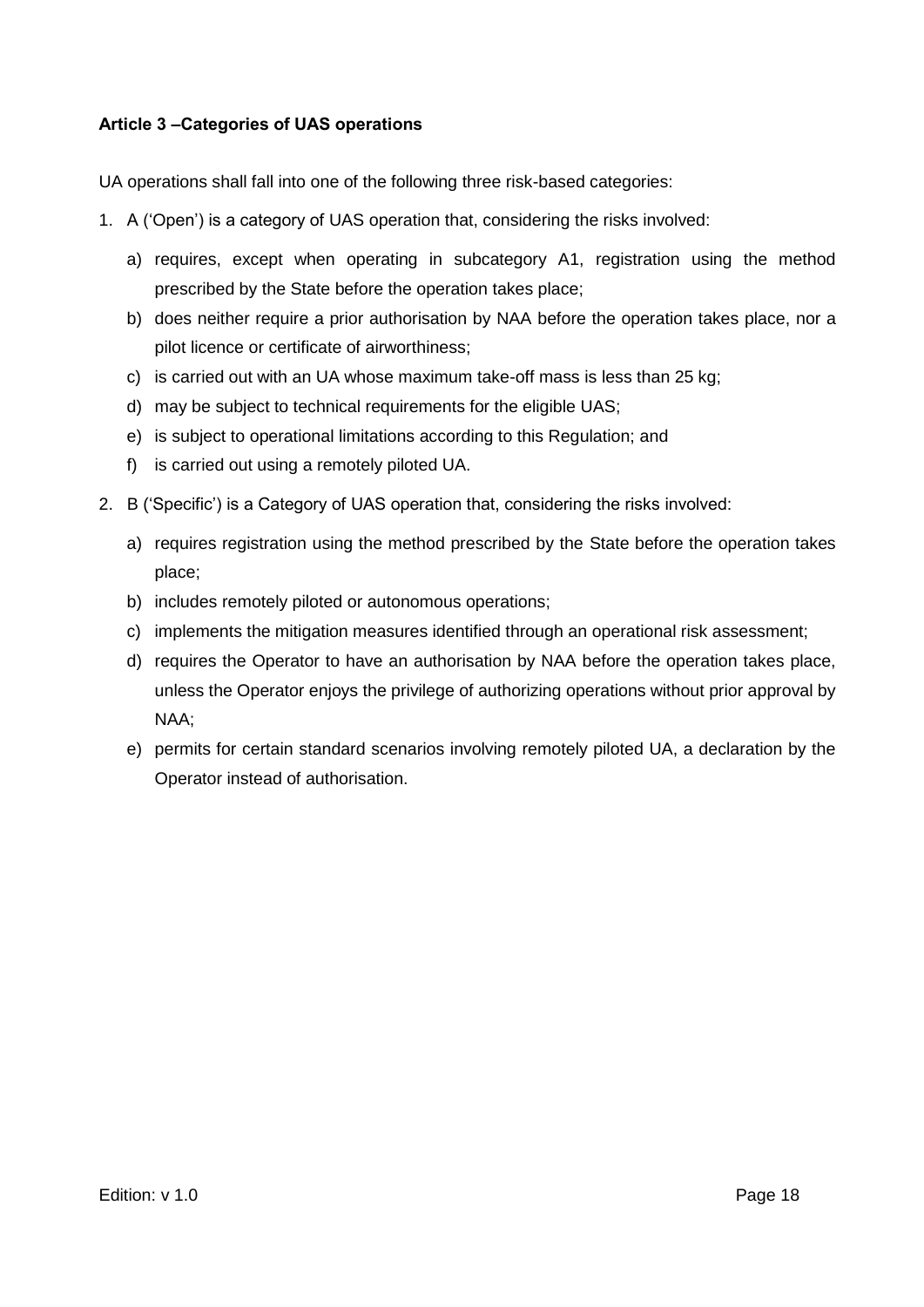3. C ('certified') is a category of UA operation other than A or B.

#### <span id="page-18-0"></span>**Article 4 – Principles for UAS operations**

- 1. The UAS Operator shall be responsible for the safety of its operation.
- 2. The Remote Pilot (RP) shall be responsible for the safe conduct of each individual UA flight.
- 3. The Operator shall ensure that UA are equipped with a geofencing function, when required by UAS.OPA.60 and UAS.OPA.70 and with all other technical functionalities required by applicable rules.
- 4. States may designate zones, airspace volumes or areas where UA operations are permitted, prohibited or restricted, in accordance with Article 12, as well as procedures for UA to access airspace.

#### <span id="page-18-1"></span>**Article 5 – Registrations and identification**

- 1. The UAS Operator shall register the UA in the manner established by the NAA and identify all the UA it operates, as required by UAS.OPA.30 in Category A and by UAS.OPB.20 in category B.
- 2. The UAS Operator shall ensure UA are equipped with electronic identification means, when required by UAS.OPA.60 or UAS.OPA.70 in Category A and UAS.OPB.20 in Category B.

#### <span id="page-18-2"></span>**Article 6 – UAS operations in Category A**

- 1. Category A includes remotely piloted unmanned aircraft (UA), of less than 25 kg maximum take-off mass (MTOM), subject to proportionate operational limitations and requirements, as detailed in Subpart A of Annex II to this Regulation.
- 2. Operations in category A may be executed by a model aircraft, by a toy aircraft or in general by UAS used for civil commercial or non-commercial purposes.
- 3. Considering the different levels of risk within category A operation, States may wish to further divide this category into subcategories of operations. Each subcategory of operation may be characterised by:
	- a) the use of UA defined by the technical requirements provided Appendix II.1 to Annex II for the A1 subcategory and technical limitations in the other subcategories;
	- b) operational limitations; and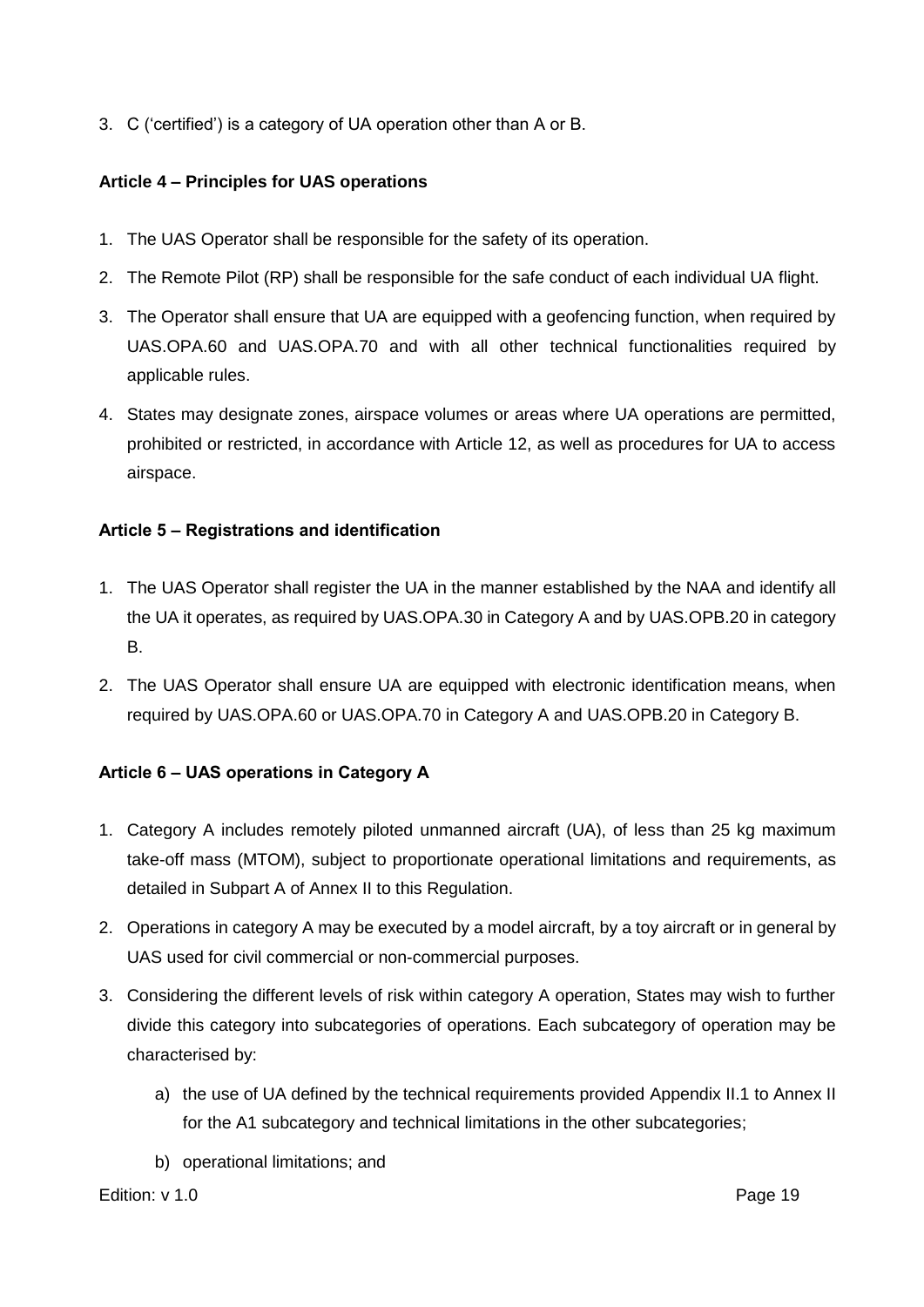- c) requirements for the remote pilot and Operator, as appropriate.
- 4. NAAs shall ensure that easily understandable information is provided to consumer through an awareness leaflet accompanying any UAS, or equivalent electronic means, as detailed in Appendix II.2;
- 5. An operation of a UA conducted in the A category within the [State] airspace shall comply with the requirements of Subpart A of Annex II to this Regulation.
- 6. Installation and use of image and/or video capturing devices and of any other sensor which can potentially be used for collecting data or information, are subject to applicable security, privacy and data protection legislation, whether the UA operation is private, recreational, commercial or non-commercial aerial work.
- 7. Autonomous operations, dropping of objects, spraying of products, transport of dangerous goods and commercial air transport are prohibited in category A operations, unless under conditions prescribed by the NAA.

#### **Article 7 – UA operations in Category B**

- 1. The Operator shall implement the mitigation measures identified through an operational risk assessment procedure acceptable to the NAA.
- 2. The mitigation measures may be contained in a standard scenario published or accepted by the NAA.
- 3. Model aircraft and toy aircraft operations conducted in the framework of clubs or associations shall comply with article 8.
- 4. In order to be able to operate in Category B, the Operator, without prejudice to Articles 5 and 12, shall comply with the conditions specified in:
	- a) an operational authorisation issued by the NAA or a delegated entity; or
	- b) a standard scenario; or
	- c) an operational authorisation issued by the holder of a UAS Operator Certificate (UOC) with privileges to authorise such operation.
- 5. An operation of an UA conducted in Category B within the [State] airspace shall comply with the requirements of Subpart B of Annex II to this Regulation.

#### **Article 8 – Operations conducted in the framework of model clubs and associations**

For UAS operations conducted in the framework of model clubs or associations, the following

Edition: v 1.0 Page 20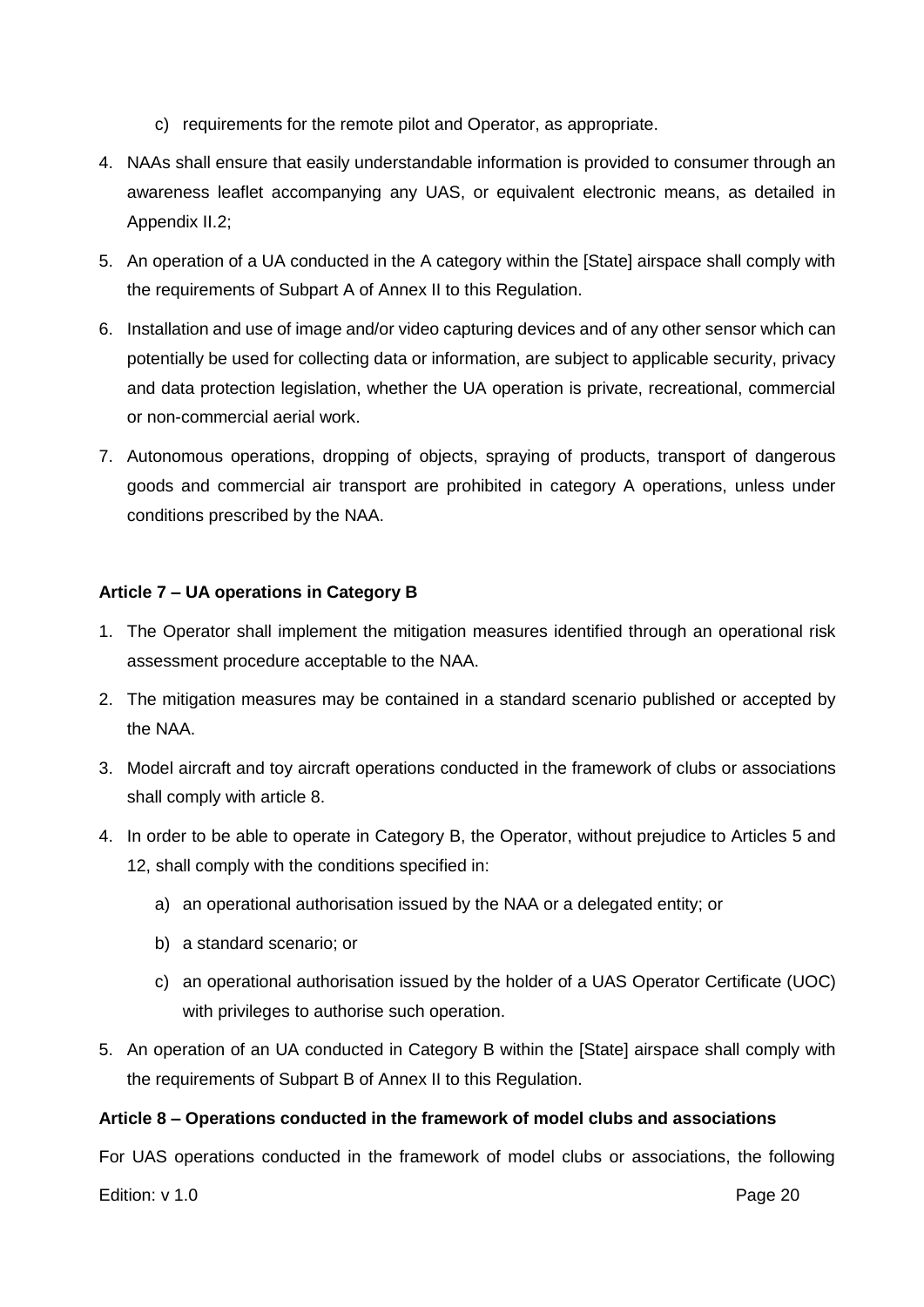applies:

- 1. the NAA may issue an organisational authorisation to a model club or association without further demonstration of compliance by the UAS Operator, based on the model club's or association's established procedures, organisational structure, and management system; and
- 2. operational authorisations granted under this Article shall include the conditions and limitations of, as well as the deviations from, the requirements of Annex II to this Regulation.

#### **Article 9 –Other UA operations**

**[reserved]** 

#### **Article 10 – Safety-critical services for Categories A and B**

- 1. The provider of any safety-critical services is responsible for the accuracy and integrity of the provided information and data, and for the quality of the services.
- 2. Services may include but are not limited to:
	- a) establishing and maintaining a registry of UAS and UAS Operators;
	- b) maintenance of UAS;
	- c) providing geographical data and limitations;
	- d) the training of Remote Pilots (RP) and essential personnel;
	- e) communication services supporting command and control data link;
	- f) provisions of services through remote pilot stations located anywhere in the world;
	- g) Air Navigation Services (ANS).
- 3. The service provider shall have a suitable organisational structure, appropriate documented procedures, and adequate resources and personnel.
- 4. The service provider shall either be under oversight by the NAA or under oversight through the Operator's safety management system.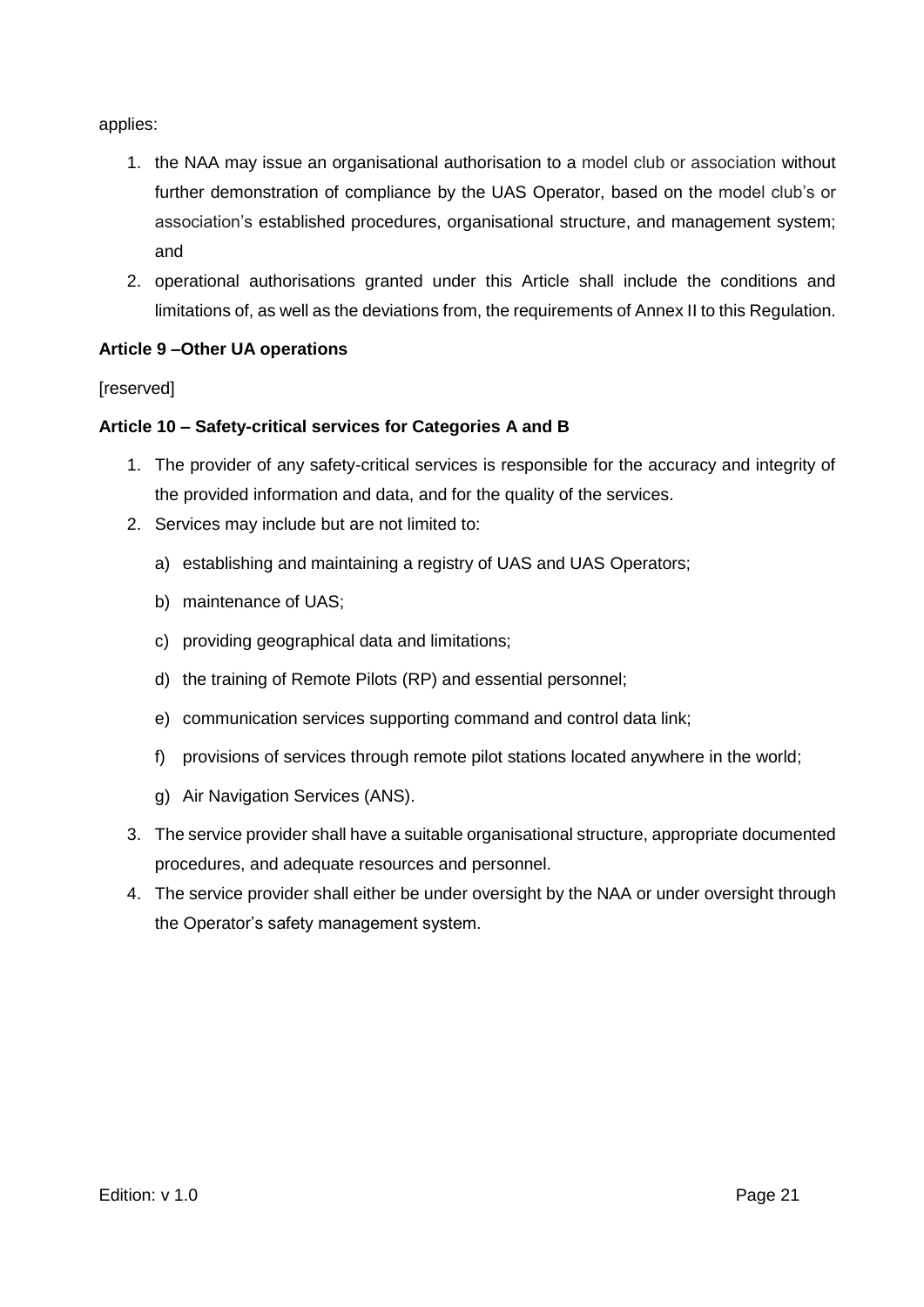#### <span id="page-21-0"></span>**Article 11 – Means of compliance**

- 1. Acceptable means of compliance (AMC) and certification specifications (CSs) published by NAA or, when acceptable to the NAA, published by JARUS, other aviation authorities or standard making bodies may be used to establish compliance with the Civil Aviation Law and this Regulation. When AMC or CS are complied with, the related requirements of this Regulation are presumed to be met.
- 2. Alternative means of compliance or technical specifications may be proposed by the applicant to establish compliance with the Civil Aviation Law and this Regulation.
- 3. The NAA shall establish a system to evaluate all proposed means of compliance or specifications used by itself, or proposed by organisations and persons under its oversight allow the establishment of compliance with the Civil Aviation Law and this Regulation.
- 4. The NAA shall evaluate all proposed means of compliance or specifications, analysing the documentation provided and, if considered necessary, conducting an inspection of the proponent organisation.
- 5. When the NAA finds that the proposed means of compliance are in accordance with the Civil Aviation Law and this Regulation, it shall, without undue delay:
	- I. notify the proponent that the means of compliance may be implemented and, if applicable, amend the operational authorisation or certificate of the applicant accordingly;
	- II. inform interested stakeholders about the means of compliance that were accepted.
- 6. When the NAA itself uses acceptable means of compliance or certification specifications to achieve compliance with the Civil Aviation Law and this Regulation, it shall make them available through electronic means, to all organisations and persons under its oversight.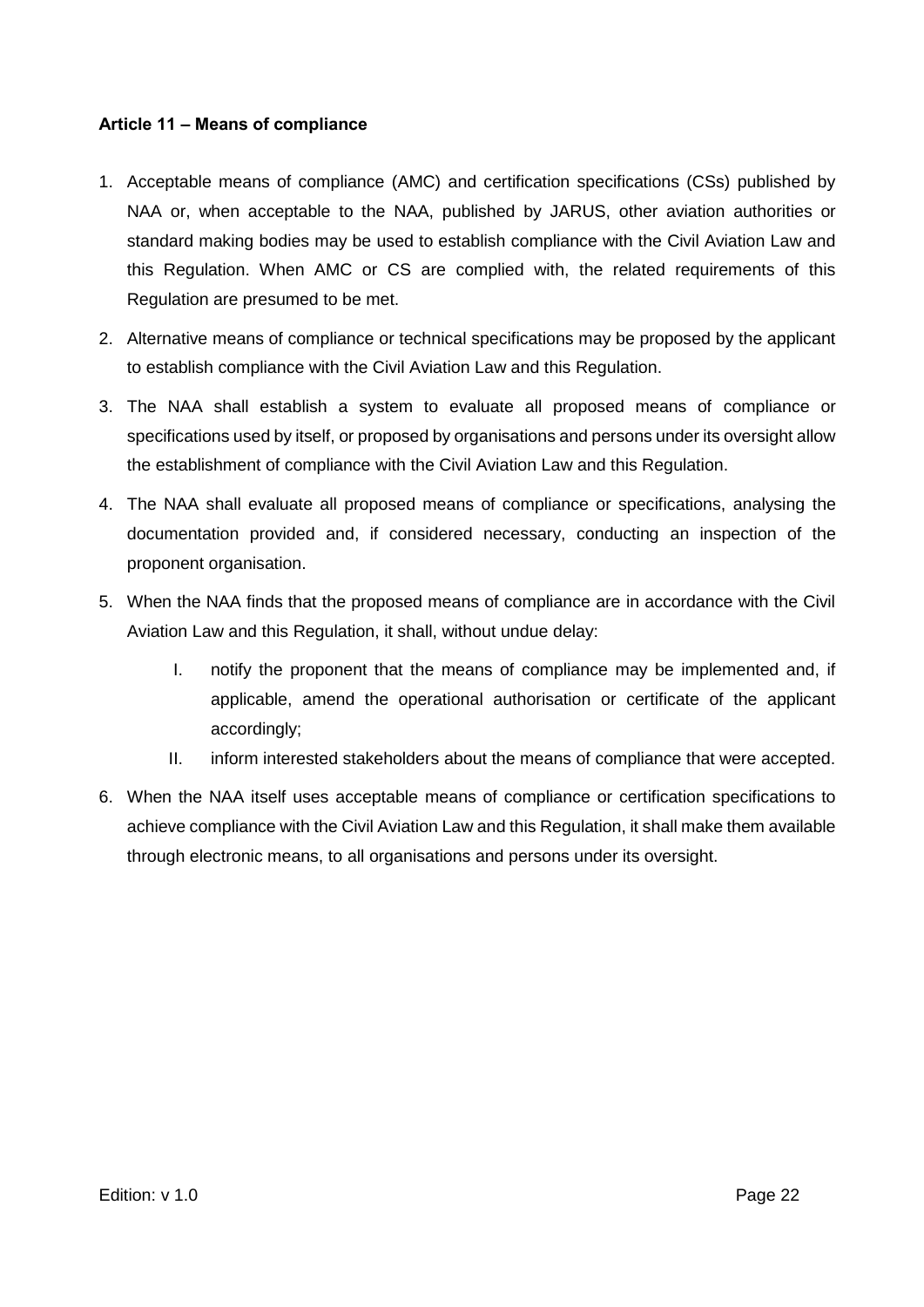#### <span id="page-22-0"></span>**Article 12 – Access to airspace**

- 1. Based on the categories of operation [State] may identify airspace areas or special zones:
	- a) Where UAS operations are allowed;
	- b) where UAS operations are not allowed without prior permit by the Air Traffic Service Provider or Organisation (ATSP/O) in coordination with other authorities, or are not permitted at all;
	- c) where UAS shall comply with defined technical or performance specifications, including mandatory equipment or functions; and
	- d) where operations of model aircraft under oversight by respective associations or clubs, or operations of other UAS are permitted.
- 2. The information on prohibited, restricted, danger and special zones for UAS operations and for operations of clubs or associations for model aircraft, as well as on required ATSP/O permits and related procedures shall be made available by the NAA, by other State entity or by a service provider accepted by the State for this purpose.
- 3. Special Zones for UA operations below 400 ft (120 m) above surface level include special UA routes, UA test ranges or zones for activity by model clubs or associations.
- 4. Temporary prohibited, restricted or special zones for UA operations may be established by the State and disseminated to UAS Operators and Remote Pilots through means ensuring appropriate timeliness, through providers of geographical data and limitations, including areas affected by public emergencies or accidents.
- 5. ATSP permit is not required for operations in subcategory A1;
- 6. The UAS Operator is responsible to comply with the information provided according to paragraphs 1 to 5, with the Rules of the Air, with the Airspace Classification, and with Air Traffic Management rules and procedures.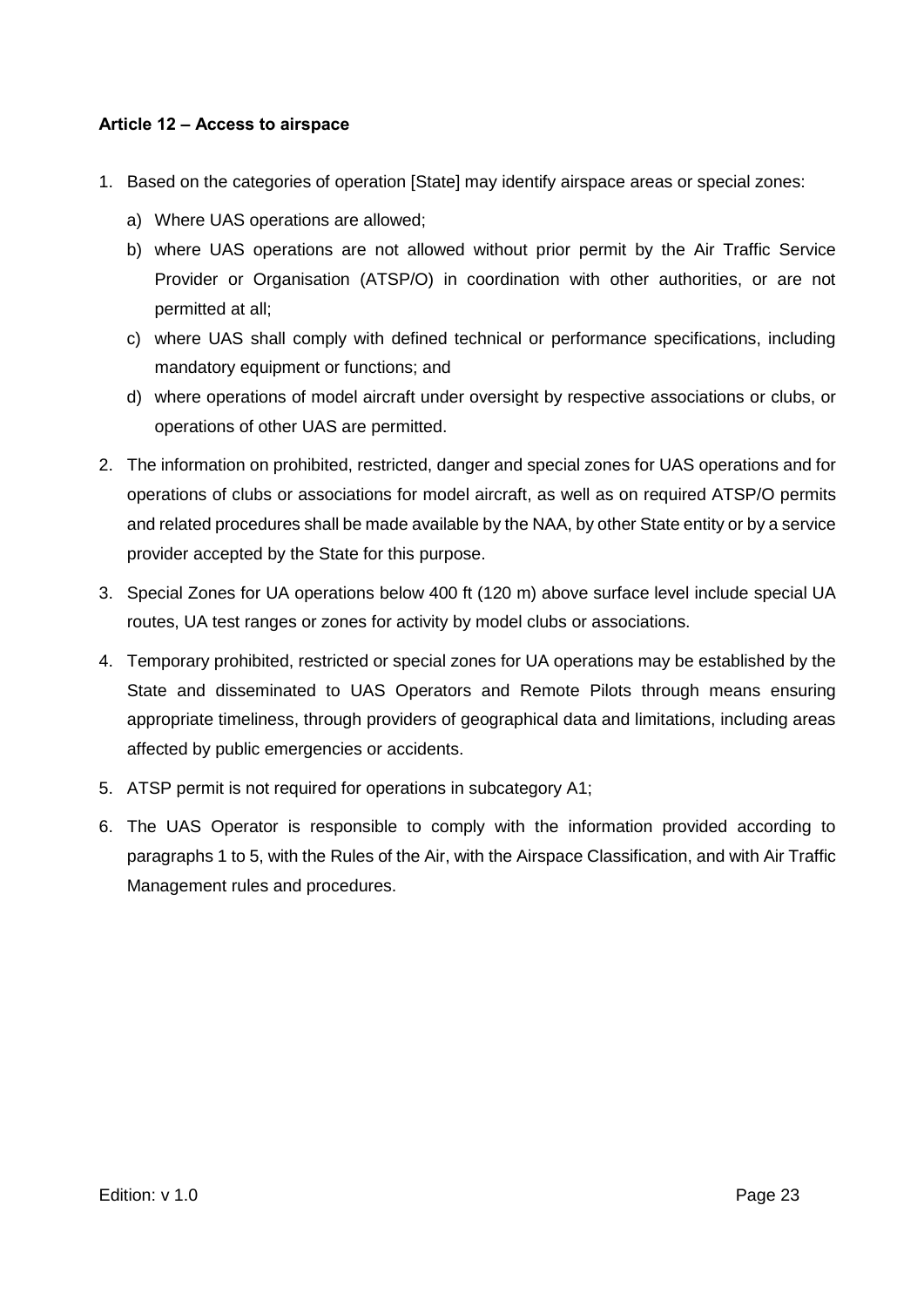#### <span id="page-23-0"></span>**Article 13 – Operations of foreign UAS in the [State]**

- 1. Any person may operate an UAS in Category A in the airspace of [State], subject to the rules and limitations contained in this Regulation.
- 2. The NAA, according to paragraph 3.2.2 of the first edition of ICAO Doc 10019, may agree upon procedures to allow cross-border flights in UAS Category B, through bilateral or multilateral agreements with aviation authorities of other ICAO contracting States.

#### <span id="page-23-1"></span>**Article 14 – Immediate reaction to a safety problem**

- 1. The NAA shall collect, analyse and disseminate safety information concerning UAS Operations in their competence in accordance with the Civil Aviation Law and this Regulation.
- 2. Upon receiving the information referred to in paragraph 1 above, the NAA shall take adequate measures to address safety problems.
- 3. Measures taken in paragraph 2 above shall immediately be notified to all persons or organisations which need to comply with such measures under Civil Aviation Law and this Regulation.
- 4.
- 5. NAA shall also notify those measures to the other concerned ICAO Contracting States, when combined action is required.

#### <span id="page-23-2"></span>**Article 15 – Applicability**

As from [*to be defined by State or regional authority*], all UAS in Category A and B shall be operated in accordance with this Regulation.

#### <span id="page-23-3"></span>**Article 16 – Entry into force and application**

This Regulation shall enter into force on *[date to be defined by State]*. It shall apply from the dates established in Article 15. This Regulation shall be binding in its entirety and directly applicable by [TBD by State]. Done at **PLACE**, dd/mm/yyyy Signed by.......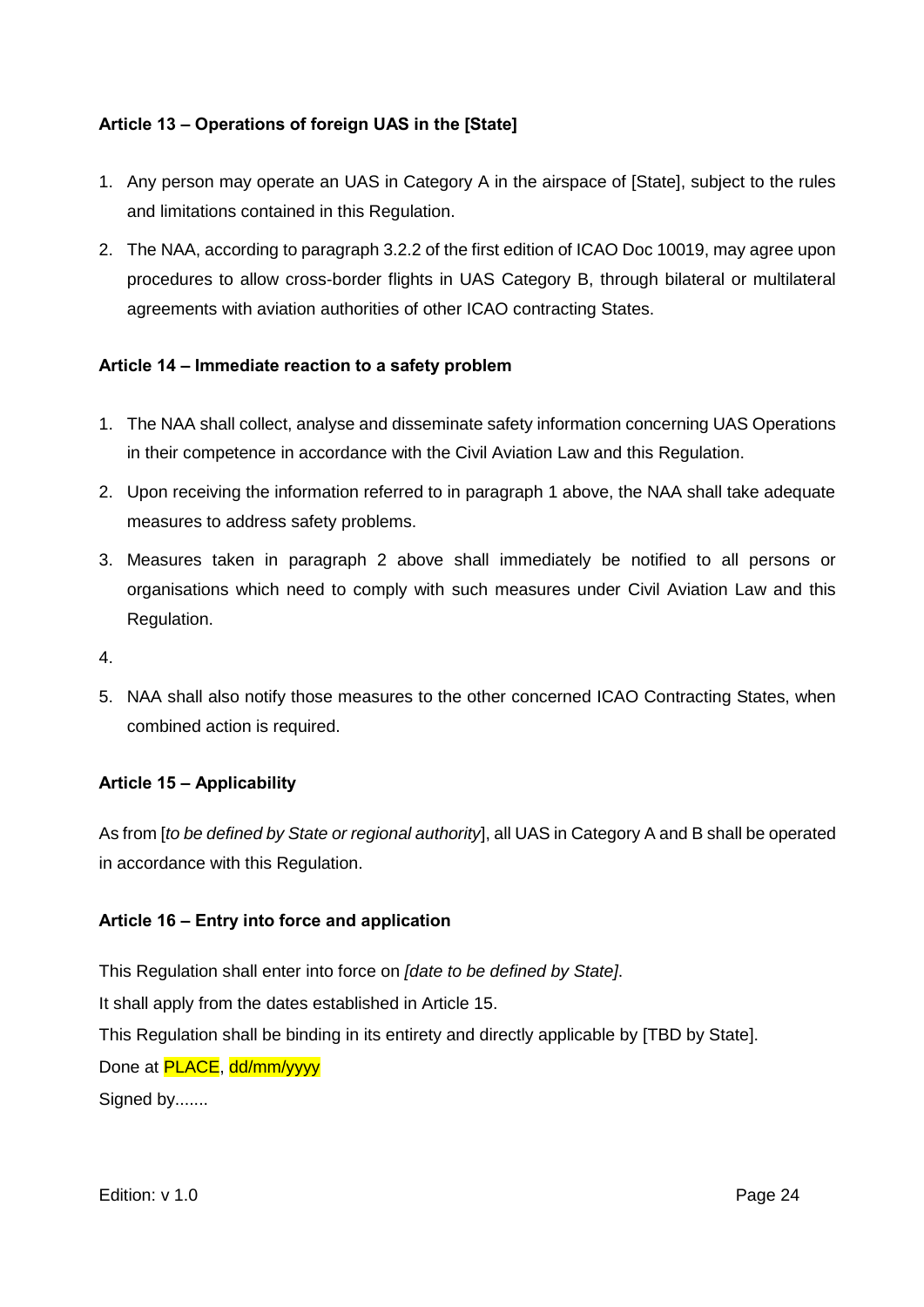### <span id="page-24-0"></span>**1.3 ANNEX I - Categorisation of UAS operations**

1. States wishing to establish subcategories A1, A2 or A3, shall consider the following characteristics:

| <b>UAS</b><br>sub-<br>category                                | <b>UAS</b><br><b>MTOM</b>            | <b>Distance from</b><br>people                                                                                                                       | <b>Maximum</b><br>height of the<br>operation                                            | <b>Remote-pilot</b><br>competence                                              | Age of the<br>remote pilot | <b>Electronic</b><br>identification/<br>geofencing | <b>Technical</b><br>requirements |
|---------------------------------------------------------------|--------------------------------------|------------------------------------------------------------------------------------------------------------------------------------------------------|-----------------------------------------------------------------------------------------|--------------------------------------------------------------------------------|----------------------------|----------------------------------------------------|----------------------------------|
| A <sub>1</sub><br>Fly over<br>people<br>Note $(a)$            | Not more<br>than<br>250 <sub>g</sub> | Not directly<br>above crowds                                                                                                                         | <b>Not</b><br>specified<br>providing<br>that the<br>operation<br>remains<br><b>VLOS</b> | None<br>beyond<br>availability of<br>information<br>from<br>manufacturer       | No.<br>requirement         | <b>Not</b><br>mandatory                            | Yes<br>Note (b)                  |
| A <sub>2</sub><br><b>Fly close</b><br>to people<br>Note $(a)$ | 250 g to<br>4 kg<br>Note $(b)$       | Not directly<br>above people                                                                                                                         | See<br>UAS.OPA.60                                                                       | Online<br>training and<br>testing of<br>theoretical<br>knowledge<br>Note $(c)$ | See<br>UAS.OPA.60          |                                                    |                                  |
| A <sub>3</sub><br>Fly far<br>from<br>people<br>Note (a)       | 250 g to<br>25 kg                    | <b>Not</b><br>endangering<br>people not<br>involved in the<br>operation and<br>at a safe<br>distance from<br>the boundaries<br>of congested<br>areas | See<br>UAS.OPA.70                                                                       | Online<br>training and<br>testing of<br>theoretical<br>knowledge<br>Note $(c)$ | See<br>UAS.OPA.70          | <b>Yes</b>                                         | <b>No</b><br>Note $(b)$          |

#### **Table 1: Subcategories of operation**

#### **NOTES:**

(a) It applies to any UAS Operation, from recreational private model aircraft to commercial UAS aerial work.

(b) Following the example of US Code of Federal Regulations (CFR) 14, Part 107 which does not address the safety of the UAS as a product for operations that are not conducted directly over people, technical requirements are only applicable in A1, to confirm that a UAS can be operated safely directly over people. See Appendix II.1 for such technical requirements. Emergency recovery systems may be excluded in A1. Conversely no technical requirements are proposed for A2 and A3, which does not exclude that States may establish rules for putting such products on the consumer market.

(c) Online training approved by NAA or delegated entity: theoretical remote-pilot competence is an essential element to ensure safety in subcategories A2 and A3.

2. if all the above conditions are not met, the operation is either Category B or C, or in the frame of a model club or association.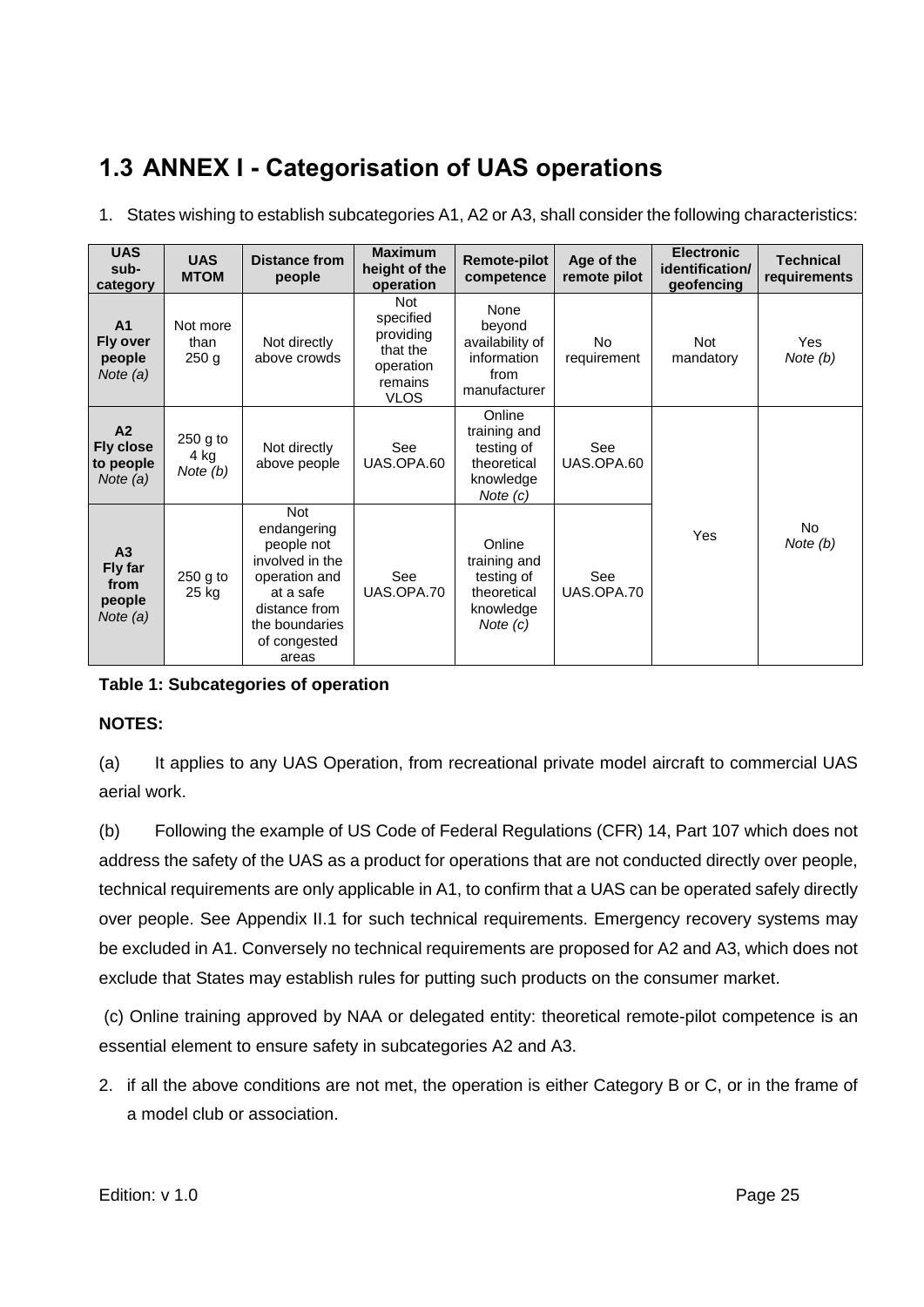### <span id="page-25-0"></span>**1.4 ANNEX II - Part UAS- Operation of UAS in the A and B categories**

<span id="page-25-1"></span>SUBPART A

#### **CATEGORY A**

#### <span id="page-25-2"></span>**UAS.OPA.10 Subcategories of operations**

- 1. When States elect to introduce subcategories, operation of UAS in Category A shall fall into one of the following subcategories, based on the potential level of risk that shall be mitigated to an acceptable level:
	- a) subcategory A1: operation of UA posing a negligible risk of serious injury to people on the ground or damage to manned aircraft, and requiring neither specific remote pilot competence nor age limitations;
	- b) subcategory A2: operation of UA with an increased risk that requires compliance with requirements ensuring that they pose an acceptable risk of serious injury to people on the ground or damage to manned aircraft, when operated according to this Regulation;
	- c) subcategory A3: operation of UA with an even higher risk that requires compliance with additional requirements ensuring that they pose an acceptable risk of serious injuries to people on the ground or damage to manned aircraft and operated by registered Operators.
- 2. Classification in the subcategories shall be based on Annex I.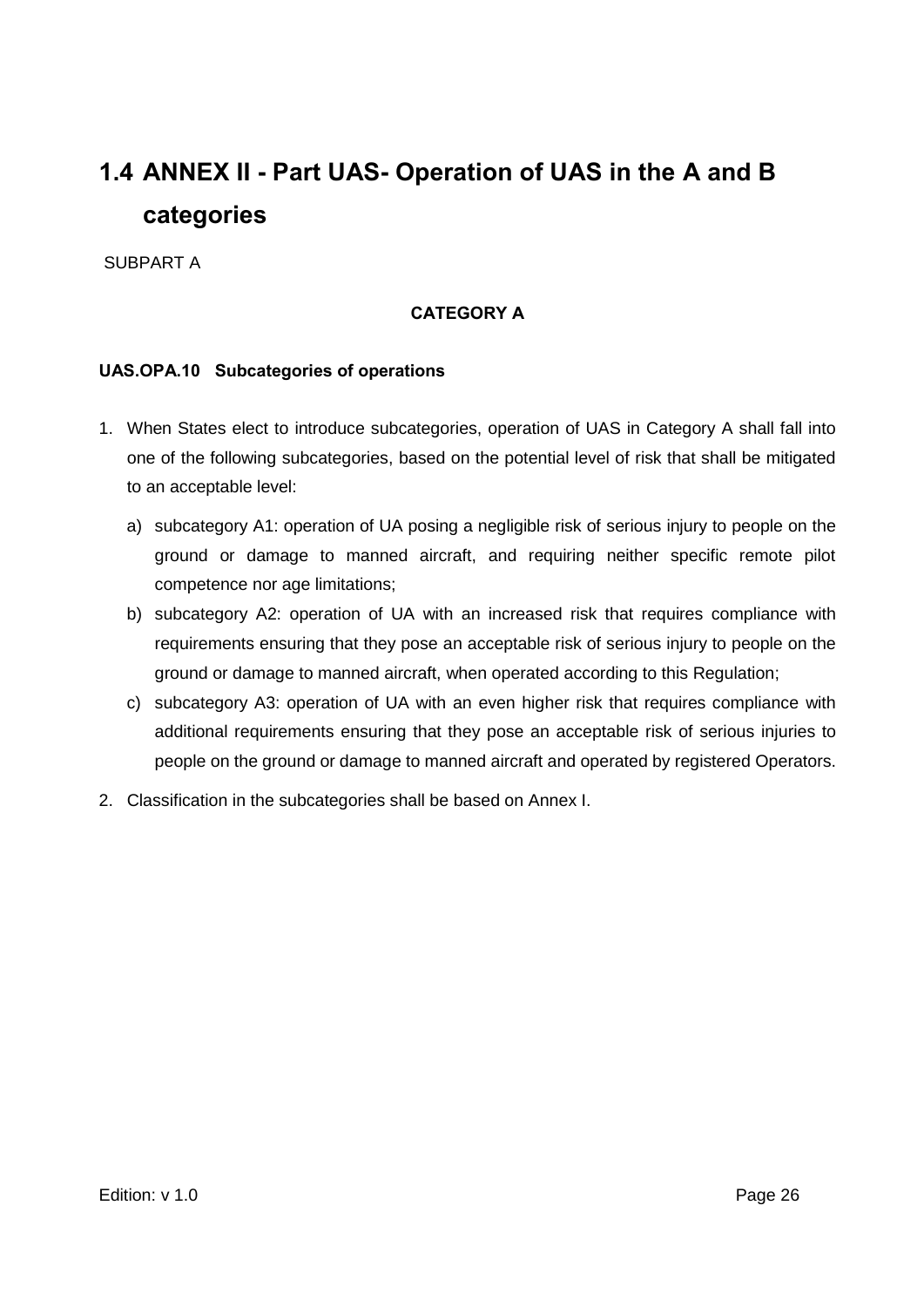#### <span id="page-26-0"></span>**UAS.OPA.20 Responsibilities of the Operator**

The UAS Operator shall:

- 1. comply with the regulations applicable in [State] of the operation, in particular those related to safety, privacy, data protection, liability, insurance, security and environmental protection;
- 2. ensure that personnel involved in the operation and maintenance are available in sufficient quantity, managed, adequately trained and checked to verify that competence is maintained;
- 3. use an UAS only in the Category or sub-category of operations for which the aircraft is eligible; and
- 4. establish procedures to ensure that operations are carried out in a safe manner so as not to endanger life or property of others.

#### <span id="page-26-1"></span>**UAS.OPA.30 Registration of UA**

Except when operating in subcategory A1 or when already registered in Category B, the UAS Operator shall:

- 1. register UA using the method prescribed by the NAA;
- 2. in the case of a legal person, include in the registration form the name of the accountable manager and the address; and
- 3. ensure that the UA has an identification means as prescribed by the NAA.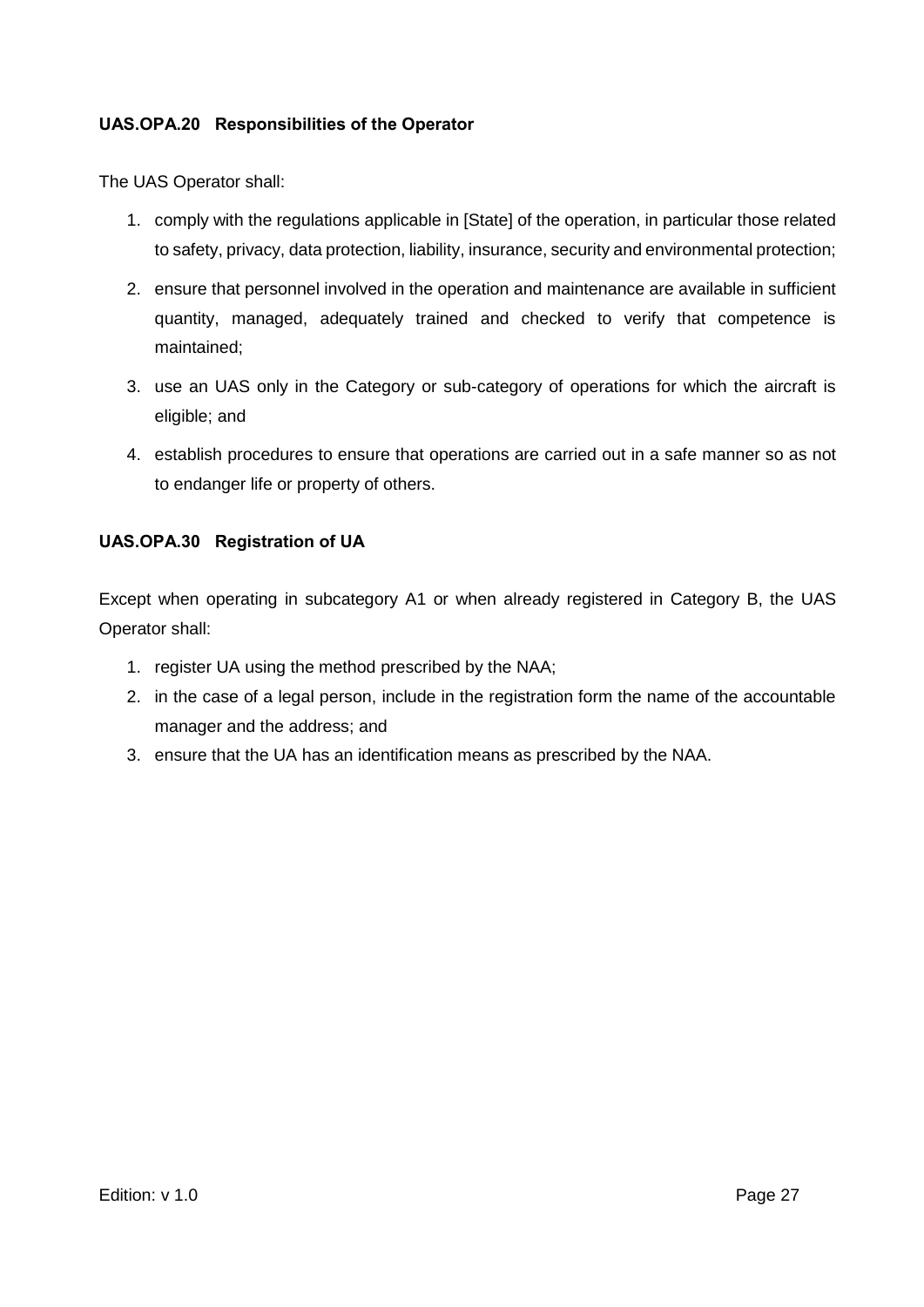#### <span id="page-27-0"></span>**UAS.OPA.40 Requirements applicable to all UA operations in the Category A**

- 1. No person may manipulate the flight controls of a UAS or act as a remote pilot, visual observer, or direct participant in the operation of the UAS if he or she knows or has reason to know) that he or she has a physical or mental condition that would interfere with the safe operation of the UAS.
- 2. Where the remote pilot is also the Operator, he or she shall comply with UAS.OPA.20 and UAS.OPA.30.
- 3. Before the initiation of any UAS operation, the remote pilot shall:
	- a) obtain updated information about any flight restrictions or conditions published by the NAA or made available by a service provider, that may be relevant to the intended operation;
	- b) comply with rules for accessing the airspace and, when applicable, obtain the ATSP permit;
	- c) familiarise themselves with the operating environment, including the locations of people, properties and any other hazards; and
	- d) check that:
		- i. the UAS is in a safe condition to accomplish the intended flight and contains all technical equipment and functionality required by the applicable rules; and
		- ii. the operation will comply with limitation and procedures in the flight manual, user guide or equivalent provided by the manufacturer.
- 4. During flight, the remote pilot shall:
	- a) comply with the requirements applicable to the UAS operational category and subcategory;
	- b) discontinue a flight when continuing the flight would pose a hazard to other aircraft, people, or properties;
	- c) operate the UA within the performance limitations defined in the flight manual, user guide or equivalent provided by the manufacturer;
	- d) not use the UA to drop objects, spray products, transport dangerous goods or passengers; and
	- e) not fly close to areas where an emergency response effort is ongoing as to interfere with the safety and conduct of that operation.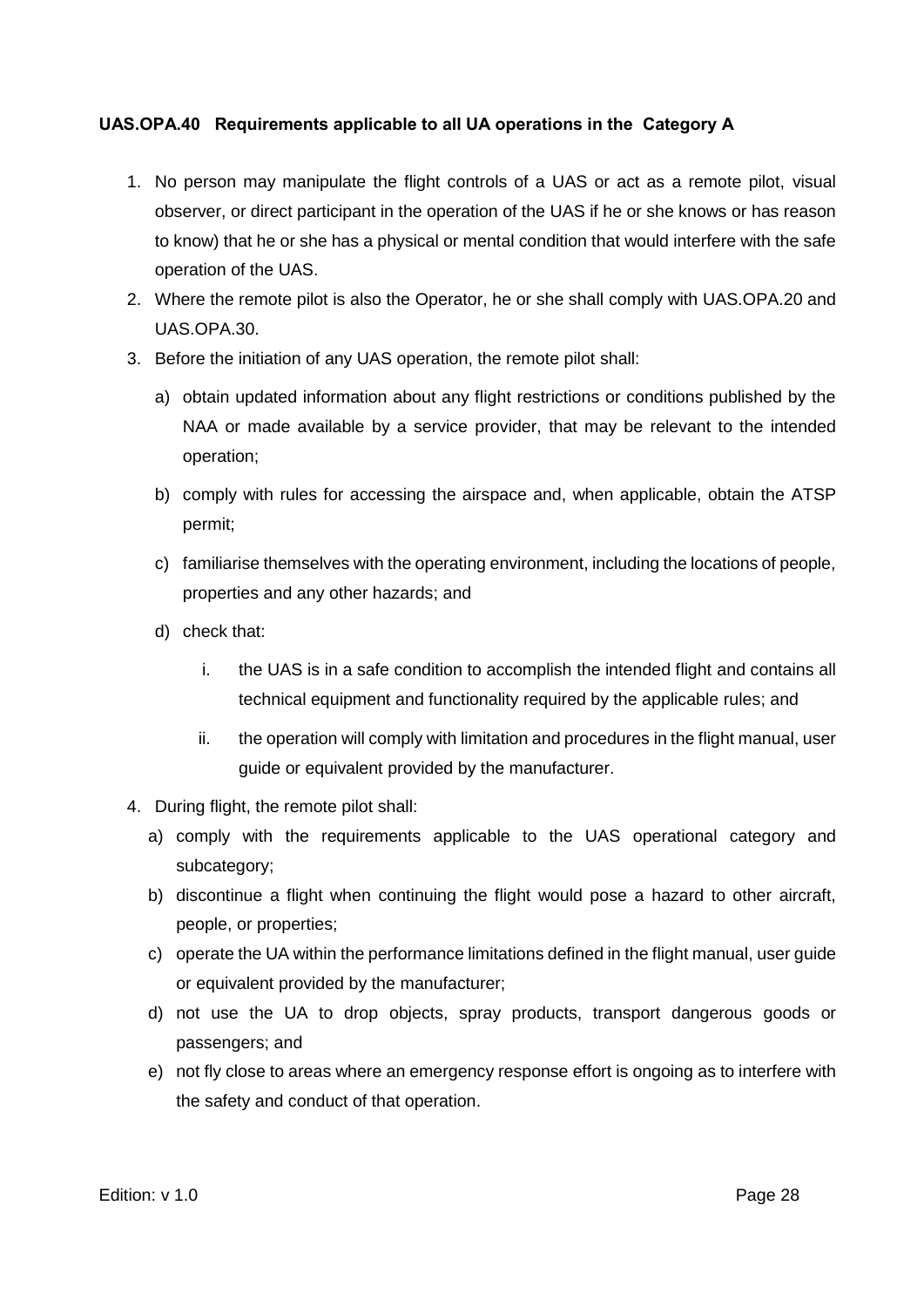#### <span id="page-28-0"></span>**UAS.OPA.50 Requirements applicable to UAS Operations in subcategory A1**

UA operations in subcategory A1 shall:

- 1. be performed:
	- a) either with a UAS placed on the market:
		- i. complying with the product's requirements defined in Appendix II.1; and
		- ii. not be modified in a way that breaches compliance with the requirements in Appendix II.1; or
	- b) with a privately built UAS with a maximum take-off mass, including payload, of less than 250 g;
- 2. be conducted:
	- a) up to a ground speed not greater than 19 m/s; and
	- b) within a range such that the remote pilot maintains VLOS and is able to control the UA at all times, or in follow-me mode, only if the remote pilot maintains a safe separation of the UA from people, property, ground vehicles and from other airspace users.

#### <span id="page-28-1"></span>**UAS.OPA.60 Requirements applicable to UAS operations in subcategory A2**

UA operations in subcategory A2 shall:

- 1. be performed with a UAS:
	- a) with a maximum take-off mass not greater than 4 kg;
	- b) complying with UAS.OPA.030 for registration and identification; and
	- c) with active and up-to-date geofencing and electronic identification systems;
- 2. be conducted:
	- a) up to a height of 120 m (400 ft) above ground level unless otherwise limited by the NAA for the operation area;
	- b) within a range such that the remote pilot maintains VLOS; and
	- c) at a safe distance from people, property, ground vehicles and from other airspace users and not over open assemblies of persons;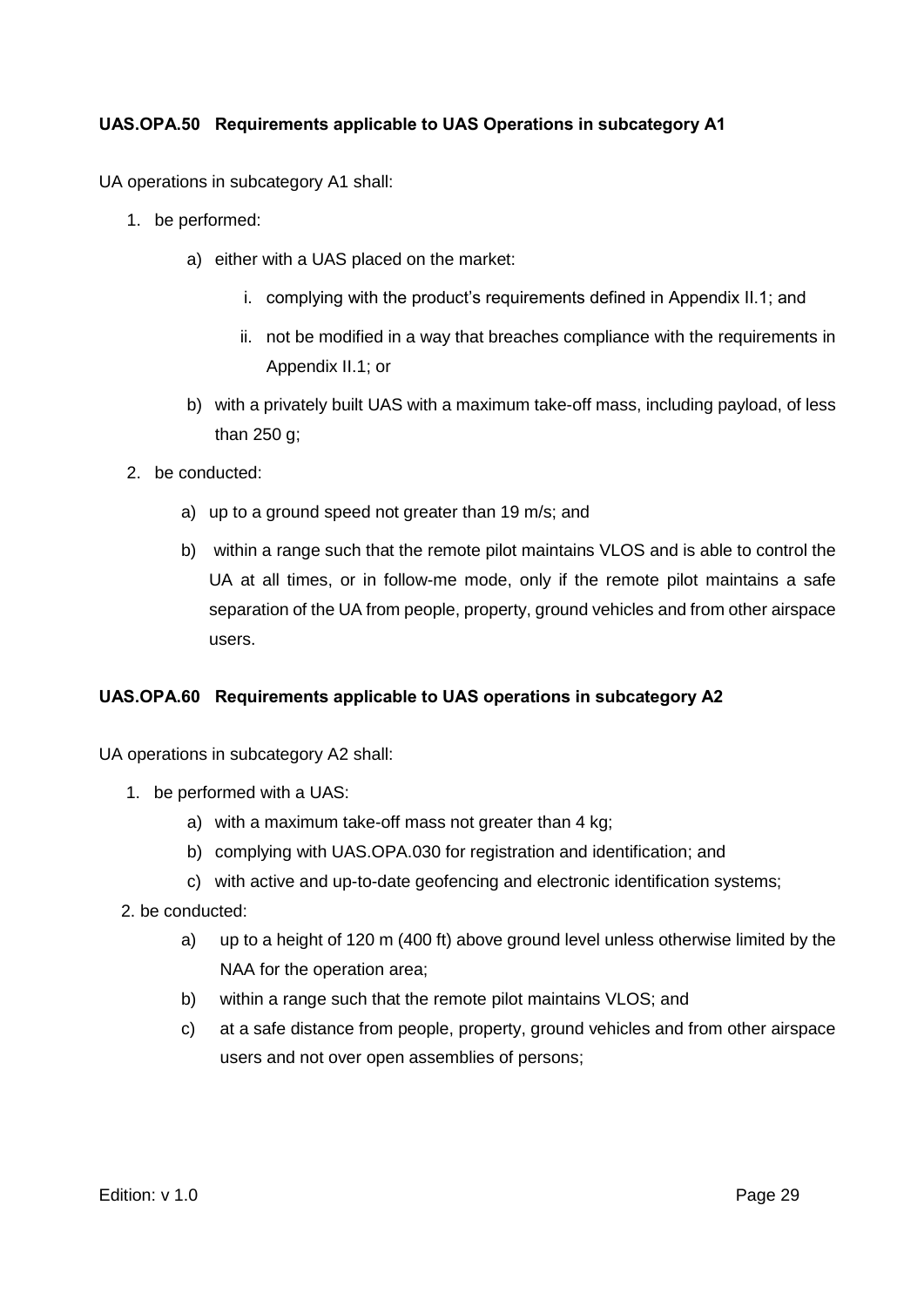- 3. be carried out by a remote pilot:
	- a) Having demonstrated sufficient theoretical knowledge by:
		- (i) completing online training; and
		- (ii) passing an online test in a manner and format established by the NAA;
	- b) having familiarised with the UAS to be operated; and
	- c) being at least 16 years old or supervised by a person complying with (a).

#### <span id="page-29-0"></span>**UAS.OPA.70 Requirements applicable to UAS Operations in subcategory A3**

UAS operations in subcategory A3 shall:

- 1. be performed with:
	- a) a UA having an MTOM, including payload, of less than 25 kg either privately built UA, or placed on the market; and
	- b) complying with UAS.OPA.030 for registration and identification; and
	- c) with active and up-to-date geofencing and electronic identification systems.
- 2. be conducted:
	- a) up to a height of 120 m (400 ft) above ground level, unless otherwise determined by the NAA for the operational area based on airspace considerations;
	- b) within a range such that the remote pilot, or a visual observer who is situated within the VLOS of the remote pilot, maintains VLOS;
	- c) in case of (b) clear and effective communication shall be established between the remote pilot and the visual observers;
	- d) in an area where the remote pilot can reasonably expect that non-active participants will not be endangered within the range in which the UA will be operated; and
	- e) above sparsely populated areas at a safe distance from the boundaries of congested areas; and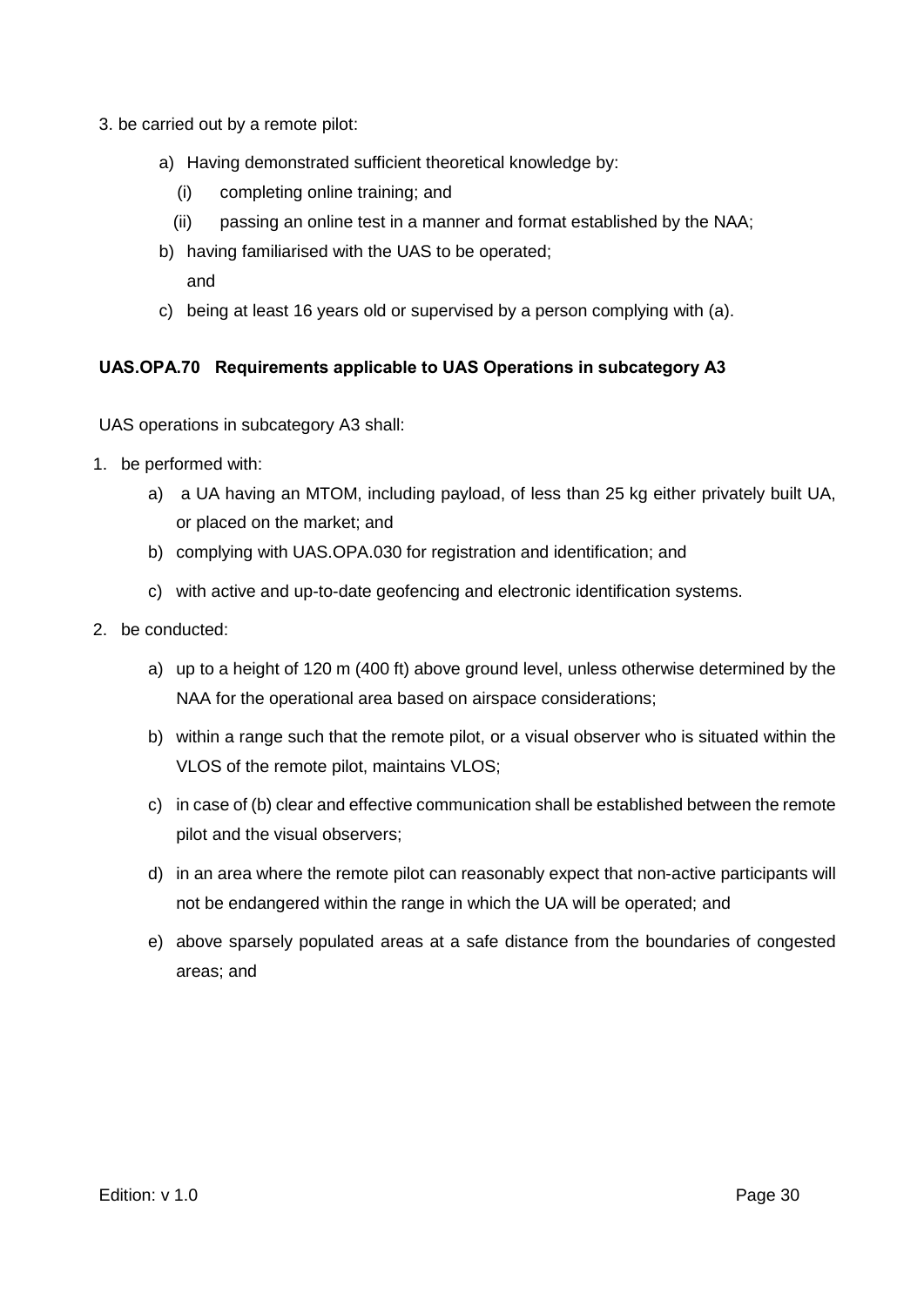- 3. be carried out by a Remote Pilot:
	- a) Having demonstrated sufficient theoretical knowledge by completing training and passing a test in a manner and format established by the NAA;
	- b) Having demonstrated sufficient theoretical knowledge and practical skill to coordinate with one or more observers, when applicable; and
	- c) being at least 16 years old or supervised by a person complying with (a) and (b).

#### <span id="page-30-0"></span>**UAS.OPA.80 Occurrence reporting**

- 1. In the event of fatal or serious injury to a person, or when another aircraft other than the UA is involved, the UAS Operator shall report the occurrence and other safety-related information, in compliance with [applicable Regulation on occurrence reporting].
- 2. The NAA shall establish a system for voluntary reporting of any other safety occurrences, in addition to those in 1.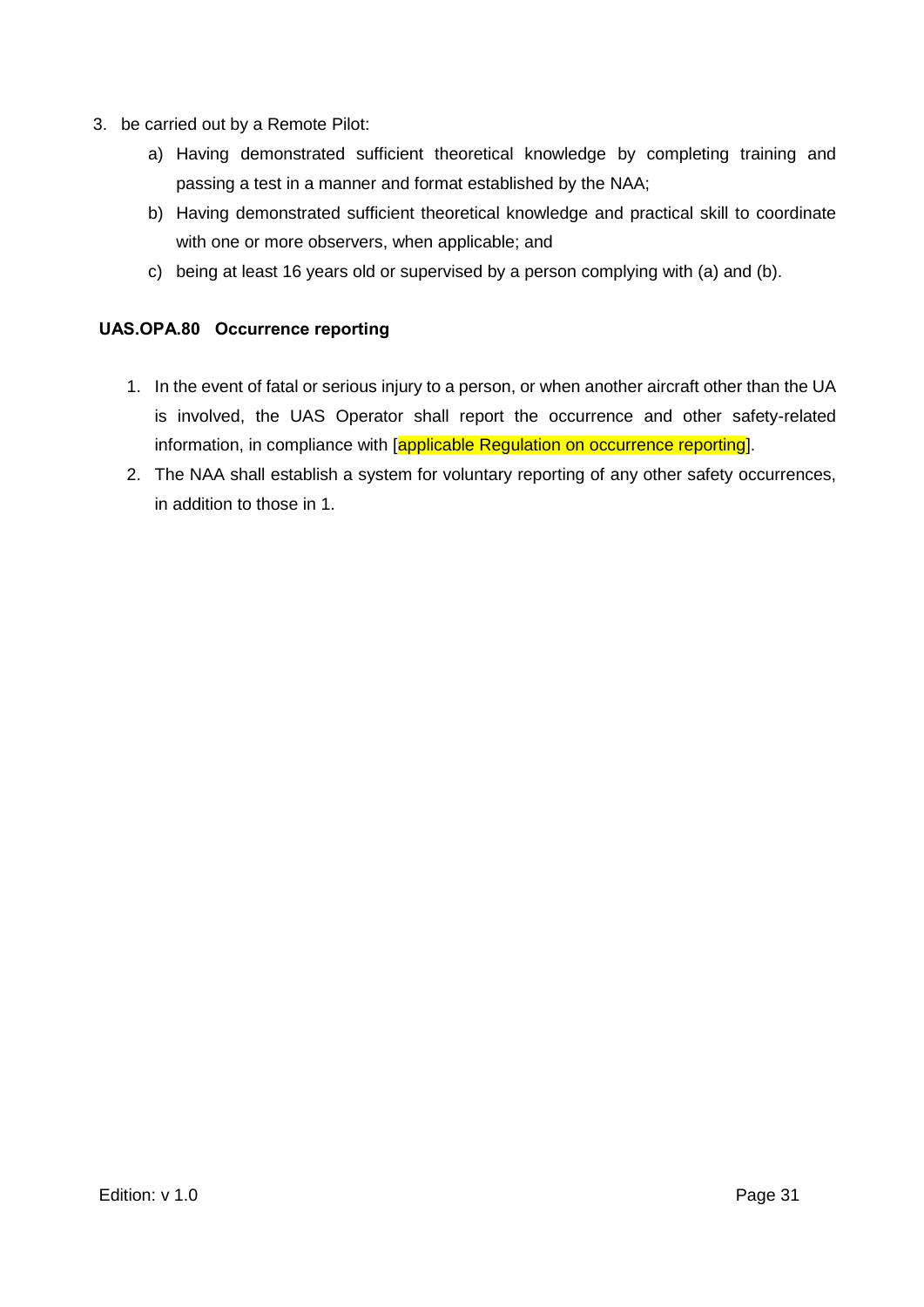### **APPENDICES TO PART UAS**

#### <span id="page-31-0"></span>**Appendix II.1 - Technical requirements for operations in subcategory A1 UAS**

<span id="page-31-1"></span>A UAS eligible for operations in subcategory A1, shall:

- 1. have a maximum take-off mass, including payload, of no more than 250 g;
- 2. have maximum ground speed limited to less than 68 km/h (19 m/s);
- 3. no unsafe design characteristics exist (e.g. unprotected high-speed rotating parts, etc.);
- 4. be safely controllable;
- 5. the UAS shall not be powered by electricity of a nominal voltage exceeding 24 volts direct current (DC) or the equivalent alternating current (AC) voltage, and its accessible parts shall not exceed 24 volts DC or the equivalent AC voltage;
- 6. be placed on the market with clear operational instructions and warnings highlighting the risks related to UAS Operations, adapted to the age of the user; and
- 7. include information required to use the UAS in accordance with the applicable regulations on aviation safety, security, privacy and data protection, liability and insurance and the awareness leaflet, or equivalent electronic means, defined in Appendix II.2.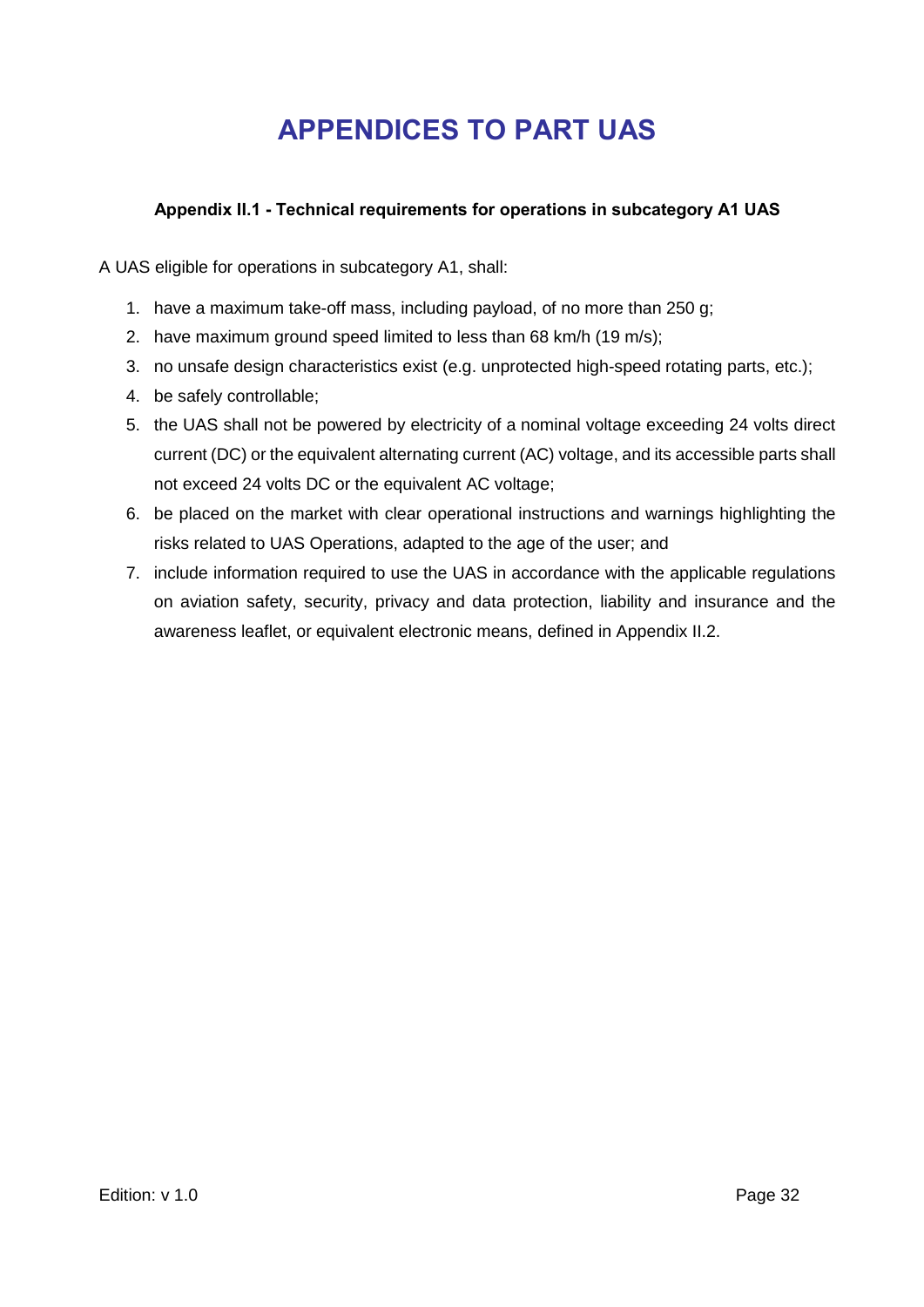#### **Appendix II.2 - Awareness leaflet**

- <span id="page-32-0"></span>1. States shall ensure that each UAS placed on the market is accompanied by an 'awareness leaflet', or equivalent electronic means, to raise the attention of the consumer about the risks related to UAS Operations and provide information about the applicable legislation on aviation safety, security, privacy and data protection, liability and insurance.
- 2 The leaflet, or equivalent electronic means, shall include reference to a website, not managed by the economic Operators, providing additional information.
- 3 As a minimum the leaflet, or equivalent electronic means, shall summarise, in a form understandable by consumers, the information referred in the table below:

| Mandatory minimum information to be included in the leaflet per A subcategories |                                                                                                                                                       |                                                                                                                 |  |  |  |  |
|---------------------------------------------------------------------------------|-------------------------------------------------------------------------------------------------------------------------------------------------------|-----------------------------------------------------------------------------------------------------------------|--|--|--|--|
| A <sub>1</sub>                                                                  | A2<br>A <sub>3</sub>                                                                                                                                  |                                                                                                                 |  |  |  |  |
|                                                                                 | Same aviation safety rules applicable to any operation in Category A: private, recreational, toy, model, aerial work, commercial or<br>non-commercial |                                                                                                                 |  |  |  |  |
|                                                                                 | Image and/or video capturing devices permitted, if not infringing privacy and data protection and subject to applicable legislation on<br>security    |                                                                                                                 |  |  |  |  |
|                                                                                 |                                                                                                                                                       | Dropping of objects, spraying of products, transport of dangerous goods and commercial air transport prohibited |  |  |  |  |
|                                                                                 | Art. 12 for access to airspace and contact ATSP                                                                                                       |                                                                                                                 |  |  |  |  |
|                                                                                 | Registration (ref. UAS.OPA.30)                                                                                                                        |                                                                                                                 |  |  |  |  |
| Responsibilities of remote pilot (ref.UAS.OPA.20)                               |                                                                                                                                                       |                                                                                                                 |  |  |  |  |
|                                                                                 | Occurrence reporting (ref. UAS.OPA.80) and contact                                                                                                    |                                                                                                                 |  |  |  |  |
|                                                                                 | Liability and insurance                                                                                                                               |                                                                                                                 |  |  |  |  |
| Limitations (ref. <sup>1</sup><br>UAS.OPA.050 (b))                              | Limitations (ref.<br>UAS.OPA.060 (b))                                                                                                                 | Limitations (ref. UAS.OPA.070 (b))                                                                              |  |  |  |  |
|                                                                                 | Minimum age 16 years                                                                                                                                  |                                                                                                                 |  |  |  |  |
| Pilot competence (ref. UAS.OPA.60 (3) and UAS.OPA.70 (3)                        |                                                                                                                                                       |                                                                                                                 |  |  |  |  |

 $1$  The number and text of the rule does not need to be printed on the leaflet.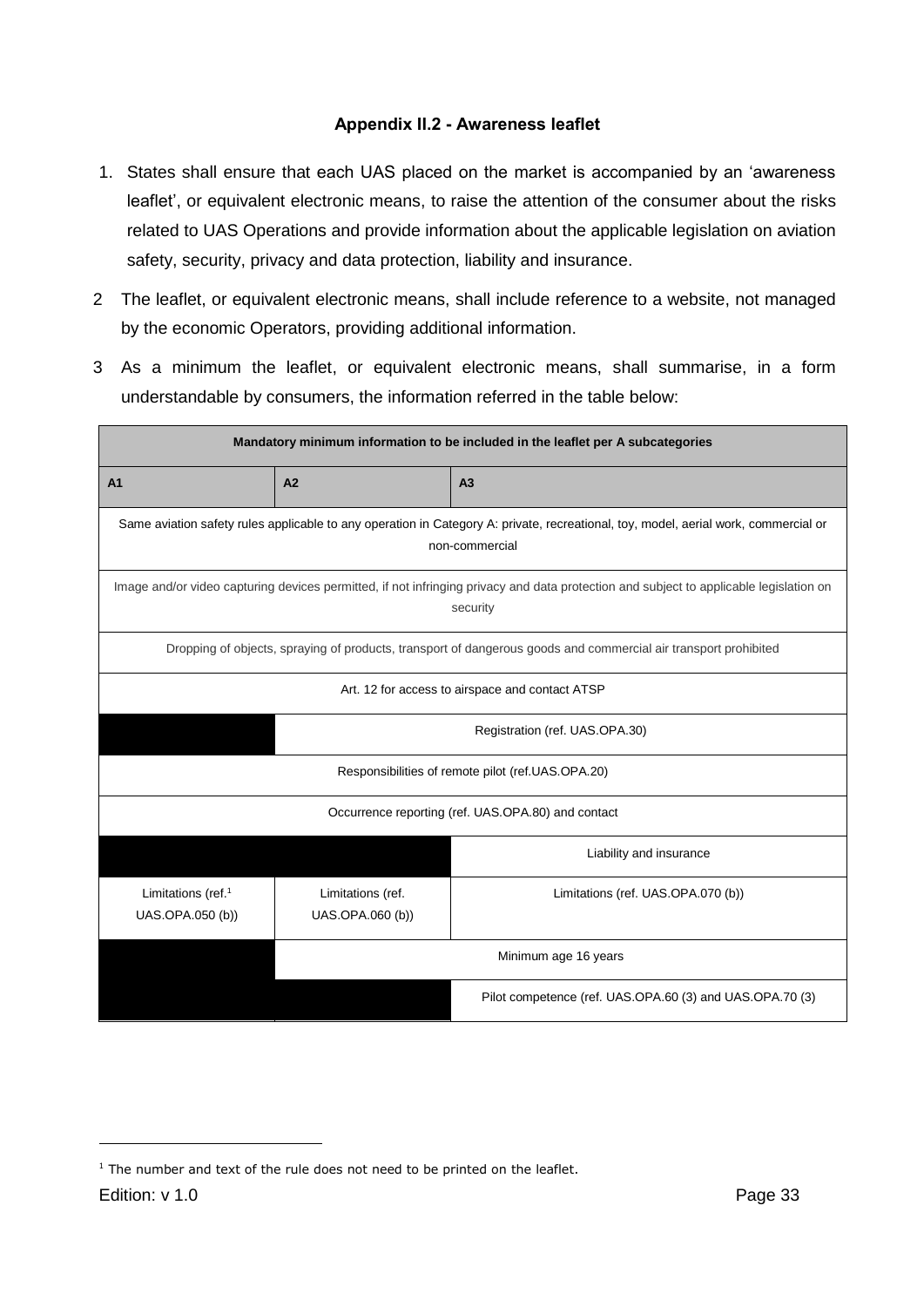#### <span id="page-33-0"></span>**SUBPART B**

#### **CATEGORY B**

#### <span id="page-33-2"></span><span id="page-33-1"></span>**UAS.OPB.10 Responsibilities of the Operator**

- (a) The Operator shall be responsible for remotely piloted or autonomous operation.
- (b) The UAS Operator shall designate a remote pilot and/or crew for each remotely piloted operation or a competent person responsible for each autonomous operation.
- (c) The Operator shall:
	- I. comply with the regulations applicable in the State affected by the operation, in particular those related to safety, privacy, data protection, liability, insurance, security and environmental protection;
	- II. ensure that prior to conducting operations, Remote Pilots and all other personnel are competent for the performance of their task and are familiar with the Operator's manual, policies and procedures;
	- III. comply with the 'standard scenarios' requirements when applicable;
	- IV. carry out an operation within the limitations and conditions specified in the operational authorisation or operational declaration.

#### <span id="page-33-3"></span>**UAS.OPB.20 Registration and Identification of UA**

The UAS Operator shall:

- (a) Unless when already registered in the Category A , register the UA with the NAA using the process established by the NAA, which includes the responsible Operator and, if different, of the owner; and
- (b) Have a means of identification on the UA, including at least a means of visual identification on the airframe containing the identification of the UA and of the Operator;
- (c) Retain attestation of such registration;
- (d) Update the registration at the end of the operational life of the UA or when the Operator or owner changes or after a significant change to the UAS.

#### <span id="page-33-4"></span>**UAS.OPB.30 Requirements applicable to all UAS operations in the Category B**

Before undertaking operations in Category B the Operator shall ensure that:

- (a) All operated UAs are registered according to UAS.OPB.20;
- (b) The UAS shall be in condition for safe flight;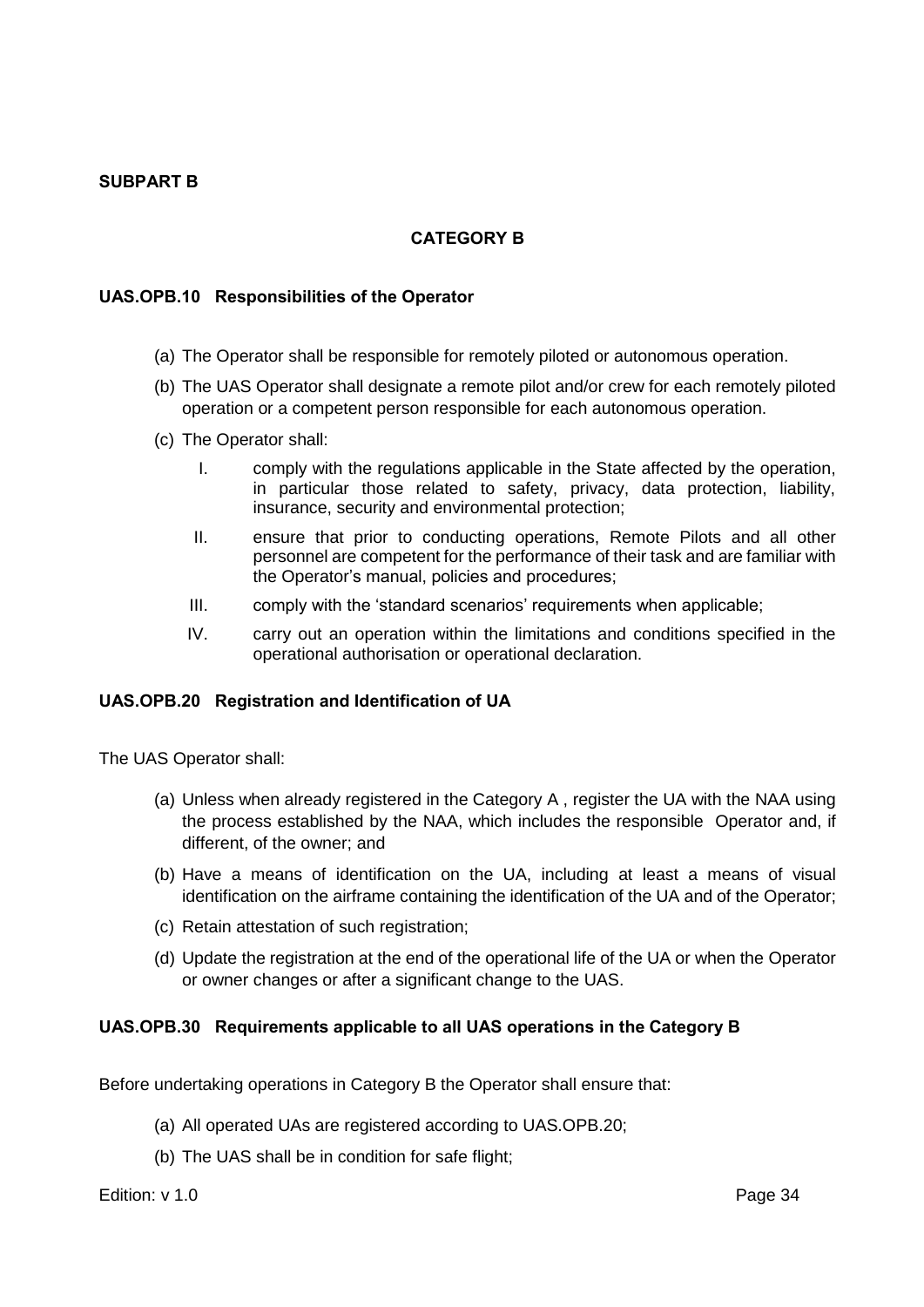- (c) All operated UAS types are accompanied by a flight manual issued by the manufacturer, or equivalent information in case of a privately built UAS;
- (d) Procedures are implemented for the maintenance of the UAS, including management of the all systems essential for the safe operation of the UAS;
- (e) All mitigation measures identified through the operational risk assessment in the UAS.OPB.80 are implemented and properly documented.

#### <span id="page-34-0"></span>**UAS.OPB.40 Requirements applicable to Remote Pilots in the Category B**

- 2. In addition to UAS.OPB.30, in case of remotely piloted operations the remote pilot shall:
	- (a) Be in a physical and mental condition that would not put at risk the safe operation of the UA, people, wildlife, public and private property, and from other airspace users.
	- (b) Where the remote pilot is also the Operator, comply with UAS.OPB.10 and UAS.OPB.20.
- 3. Prior to and during UAS operation(s), the remote pilot shall adhere to the conditions, limitations and operational criteria of the safe conduct of flight by:
	- (a) obtaining updated information about any flight restrictions or conditions published by the NAA or by a provider of geographical information, that may be relevant to the intended operation;
	- (b) complying with rules for accessing the airspace and, when applicable, obtain the ATSP permit;
	- (c) inspecting the operating environment, including the locations of people, properties and any other hazards;
	- (d) ensure that the UAS is in a safe condition to conduct flight, and where applicable, is updated with geo-awareness data;
	- (e) checking the launching and recovery procedures are safe and adequate for the intended operation;
	- (f) knowing and applying the operations manual for the intended operation; and
	- (g) ensuring that the operating conditions, including environmental conditions, are compatible with the authorised conditions and limitations.
- 4. During flight, the remote pilot shall:
	- (a) ensure safe operation with the UAS;
	- (b) comply with the conditions and limitations defined by the NAA for the area or airspace, including possible restrictions for areas where an emergency response effort is ongoing;
	- (c) ensure safe separation of the UA from people, wildlife, public and private property, and from other airspace users;
	- (d) discontinue flight if continuing would pose a hazard to other UA, people, wildlife, public and private property, and from other airspace users;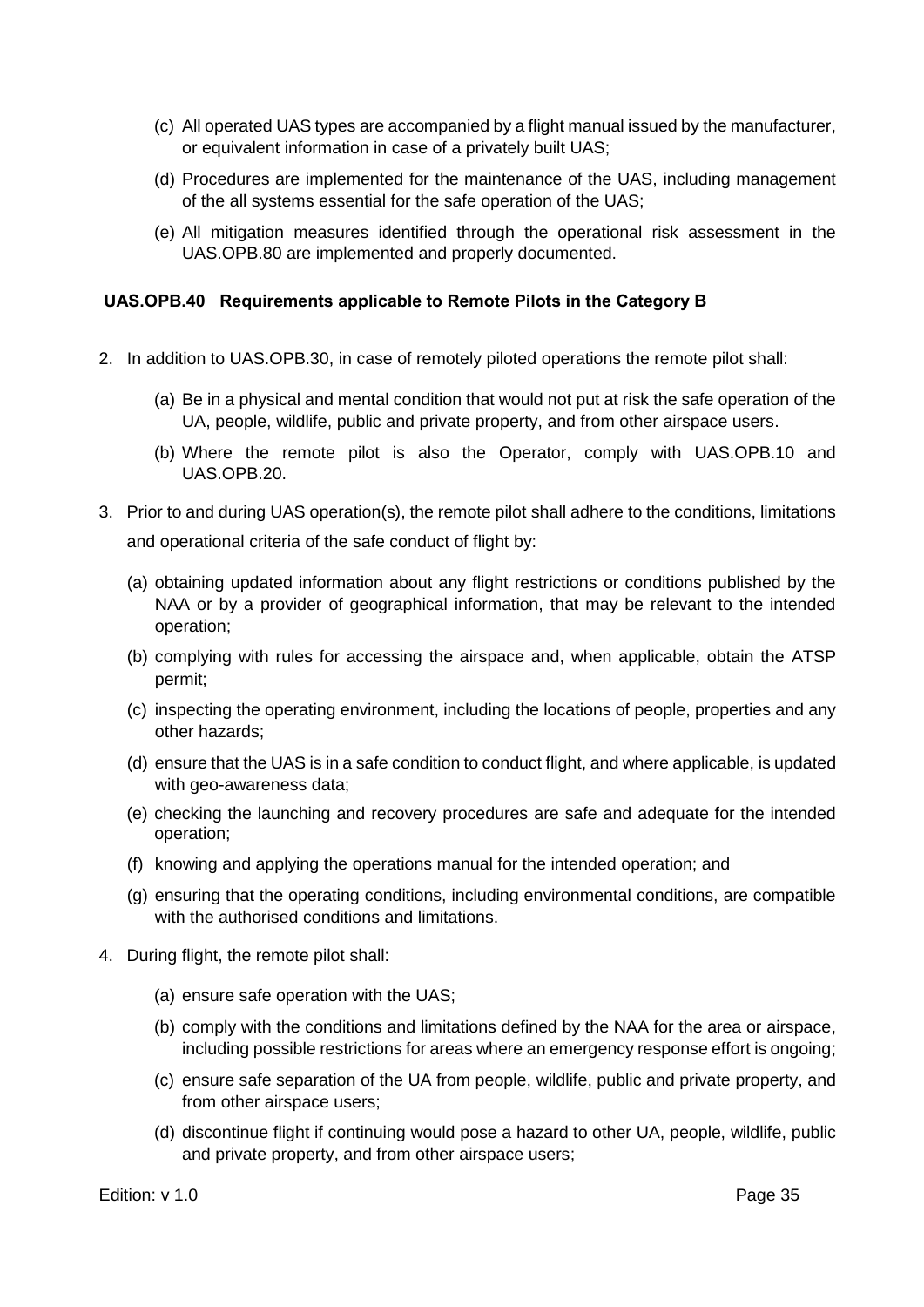- (e) operate the UA within the performance limitations defined in the flight manual provided by the manufacturer; or equivalent manual for a privately built UAS;
- (f) not use the UA to transport persons;
- (g) operate the UA in a considerate manner minimising impact of nuisance noise emissions.

#### <span id="page-35-0"></span>**UAS.OPB.50 Requirements applicable to autonomous operations in Category B**

- 5. In addition to UAS.OPB.30, in case of autonomous operations, the Operator shall ensure that during all phases of the operation, responsibilities and tasks are properly allocated in accordance with the procedures established according to paragraph UAS.OPB.10 (c).
- 6. In particular the Operator shall comply with the obligations stated in UAS.OPB.40 (2).
- 7. Deliver a proper handover to the next responsible person in the following duty period, if applicable.
- 8. Not use the autonomous operations to transport persons.

#### <span id="page-35-1"></span>**UAS.OPB.60 Operational Declaration**

- (a) Except when holding a UOC per Subpart C of this Annex, with the appropriate privileges, and where the relevant 'standard scenario' accepted by the NAA so requires, the Operator shall submit an operational declaration, including all the information required in the form and manner established by the NAA.
- (b) Upon acknowledgement of receipt of the operational declaration, the Operator shall be entitled to start the operation as long as it corresponds to a 'standard scenario' accepted by the NAA.
- (c) The Operator shall notify the NAA or delegated entity, without delay, of any changes to the statements and information submitted in the operational declaration.

#### <span id="page-35-2"></span>**UAS.OPB.70 Application for an operational authorisation**

- (a) Except when holding an UOC, with the appropriate privileges, the Operator shall submit an application for operational authorisation to the competent authority, according to UAS.OPB.100 in accordance with the form made available by the NAA prior to starting an operation that:
	- I. corresponds to a 'standard scenario' requiring an operational authorisation; or
	- II. does not correspond to a 'standard scenario'.
- (b) The application for an operational authorisation shall include all the information required and be in a form and manner established by the NAA.
- (c) The Operator shall only start the proposed operation after having received the operational authorisation issued by the NAA.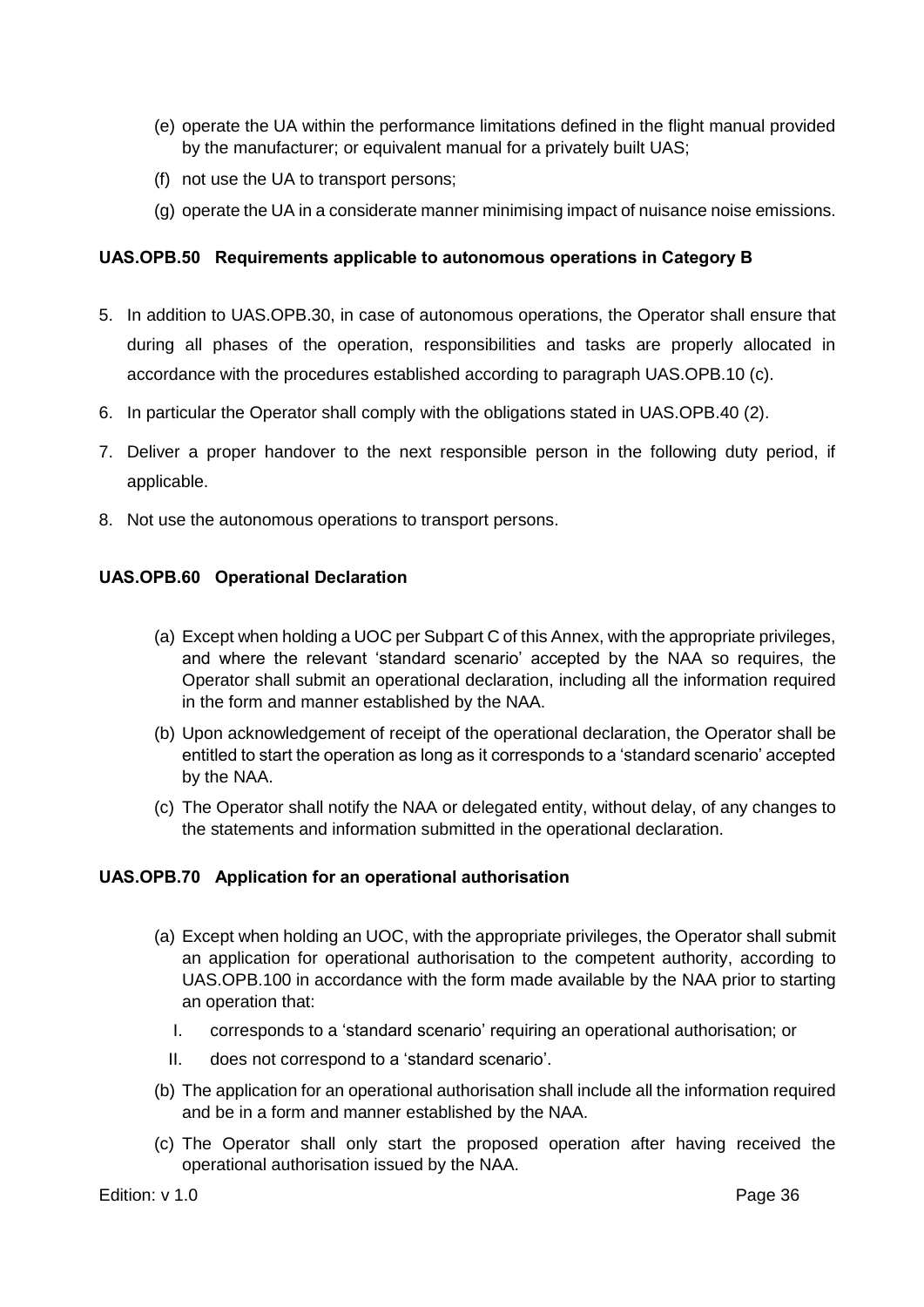(d) Any change to the operation not covered by the authorisation shall require a new application.

#### <span id="page-36-0"></span>**UAS.OPB.80 Operational Risk Assessment**

- (a) If the operation does not correspond to any of the 'standard scenarios' as per UAS.OPB.60, the Operator shall submit an operational risk assessment with a sufficient level of robustness, in order to limit the risk to an acceptable level.
- (b) For the operational risk assessment in (a) the Operator may refer to 'standard scenarios' published by other NAAs or standard making bodies.

#### <span id="page-36-1"></span>**UAS.OPB.90 Operations Manual**

- (a) An operation manual may be required by the outcome of the risk assessment.
- (b) The operations manual shall include a statement that the UAS will be operated only by listed Remote Pilots and other relevant personnel with a level of competency appropriate for conducting operations with that UAS and appropriate to the category of UAS operation.
- (c) The operations manual shall include the organization structure if existing.

#### <span id="page-36-2"></span>**UAS.OPB.100 Issuing of an Operational Authorisation**

- (a) An operational authorisation may be issued for either a limited or an unlimited duration or for a limited number of flights.
- (b) The conditions under which an Operator is authorised to conduct the intended operation shall be specified in the authorisation.
- (c) If there are changes to the operational conditions for which an Operator has received an operational authorisation, and a new application has not been submitted according to UAS.OPB.070, the NAA may decide whether the authorisation shall be suspended, revoked or amended.

#### <span id="page-36-3"></span>**UAS.OPB.110 UAS Logbook**

The Operator shall ensure that, as a minimum, records of duration of flight and maintenance performed with regard to the UAS are retained in the form of a logbook or equivalent, as established by the NAA.